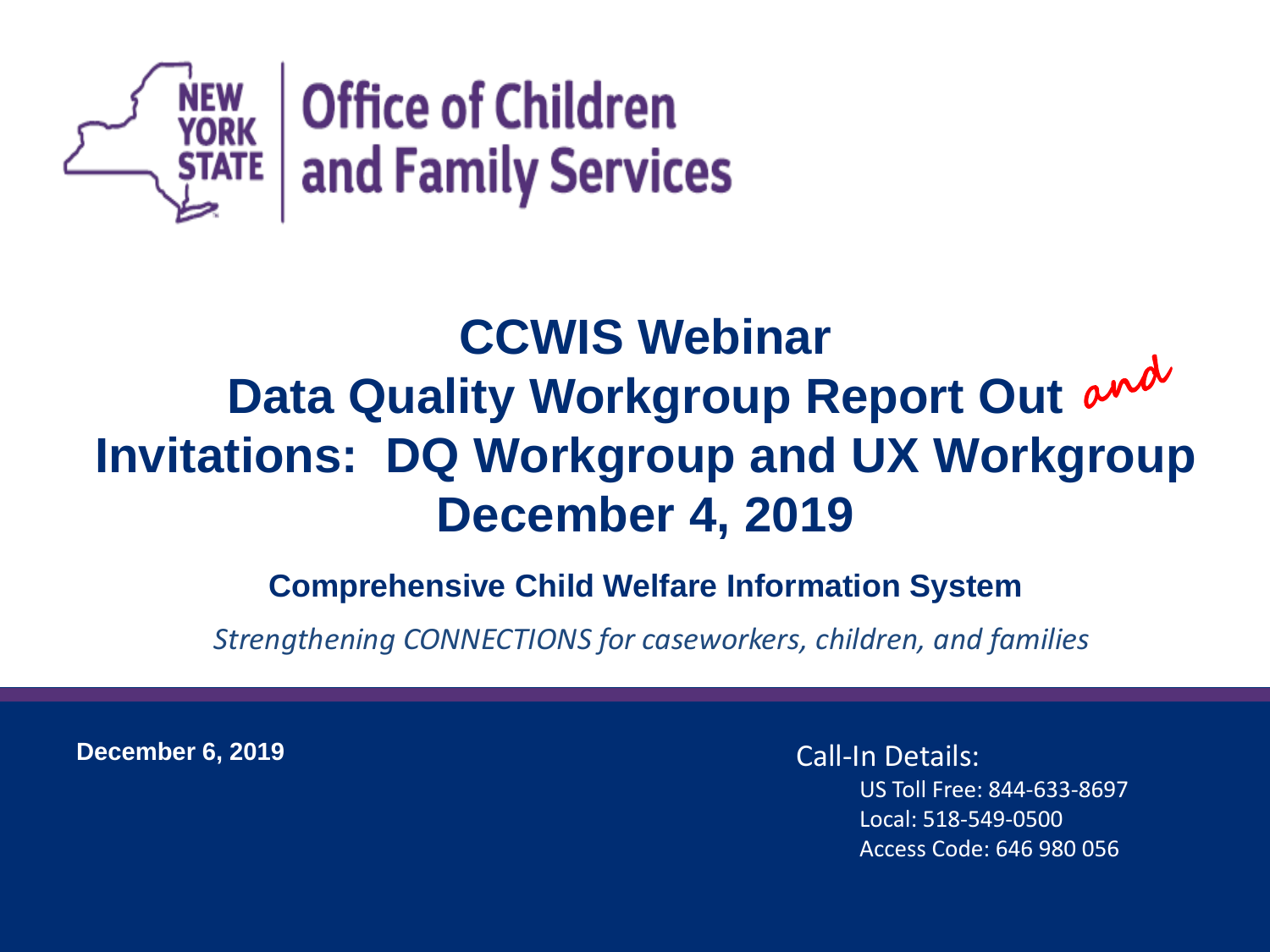## **Agenda**

- ❖ CCWIS User Experience (UX) Workgroup Invitation
- ❖ CCWIS Data Quality Workgroup Consensus Report and Invitation

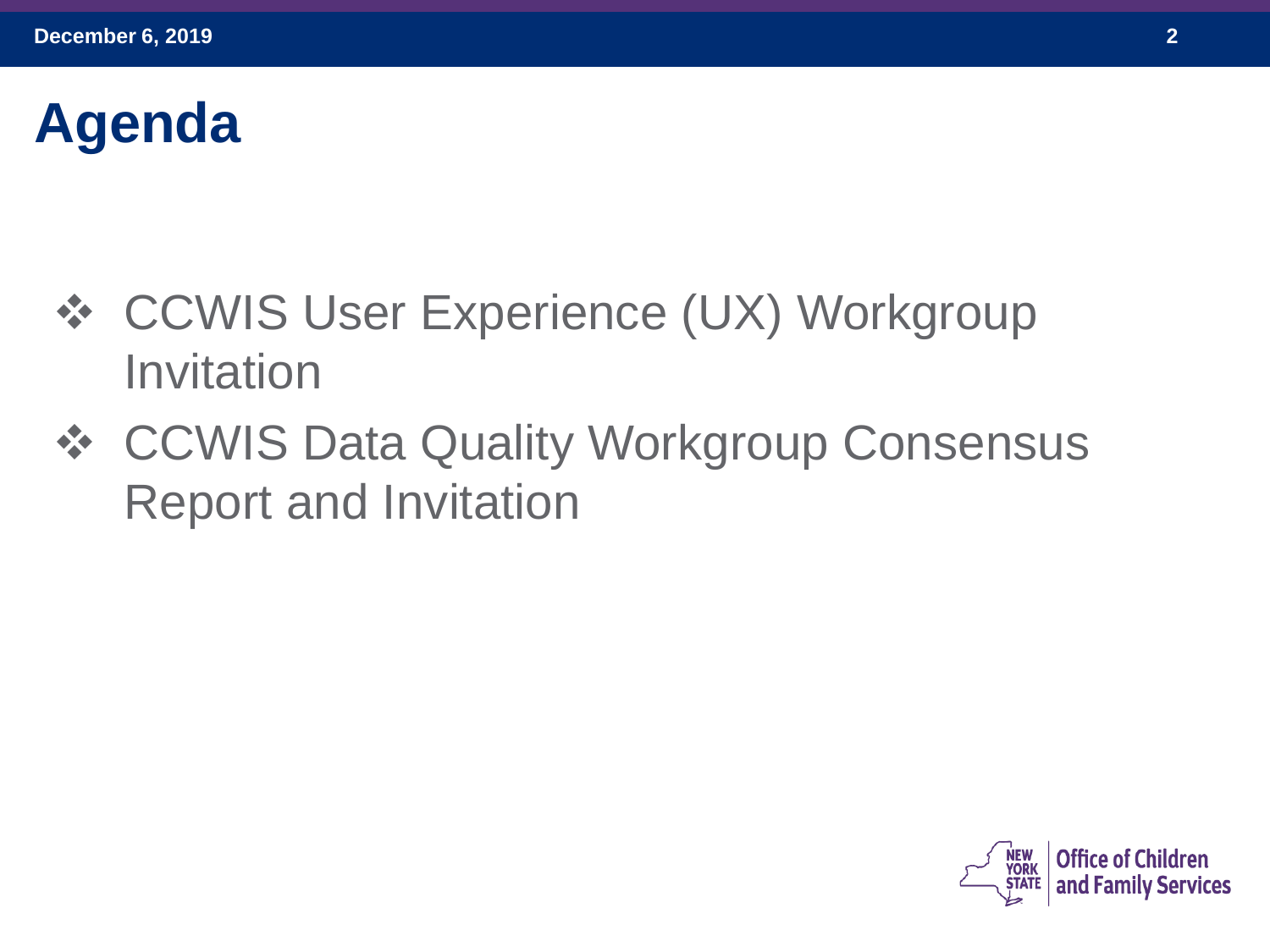## **CCWIS User Experience (UX) Workgroup Invitation**

Discussed 10/23 Webinar:

**UX Workgroups made up of caseworkers and line supervisors:**

- INV, Foster Care/Services, FAD
- All will include Progress Notes discussion

**2-3 Webex Meetings per "stage" area January-March 2020**

**EMAIL: [CCWISTeam@ocfs.ny.gov](mailto:CCWISTeam@ocfs.ny.gov) if you are interested!**

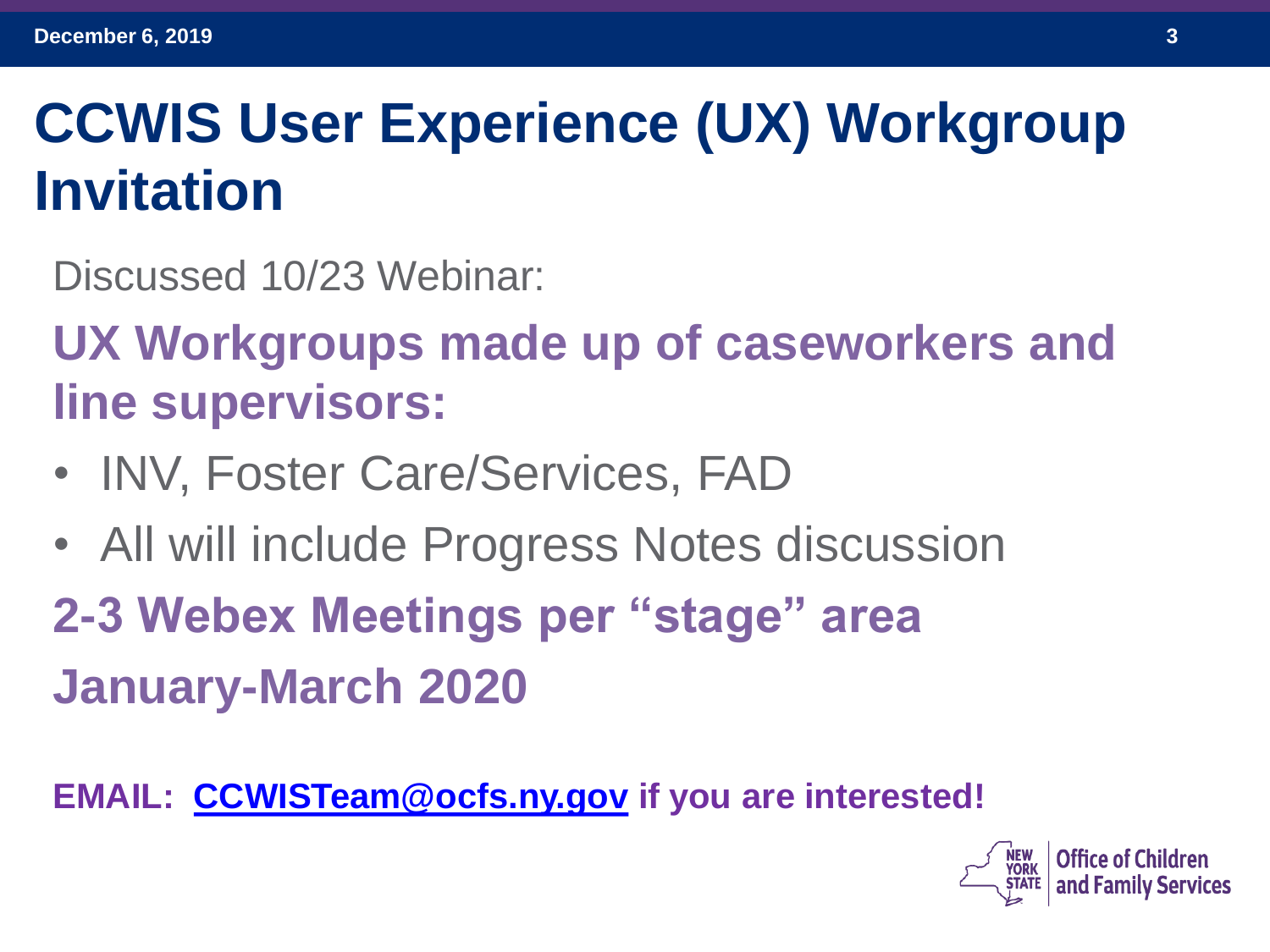# **OCFS / ITS / COFCCA / ACS CCWIS Data Quality Workgroup Consensus Report**

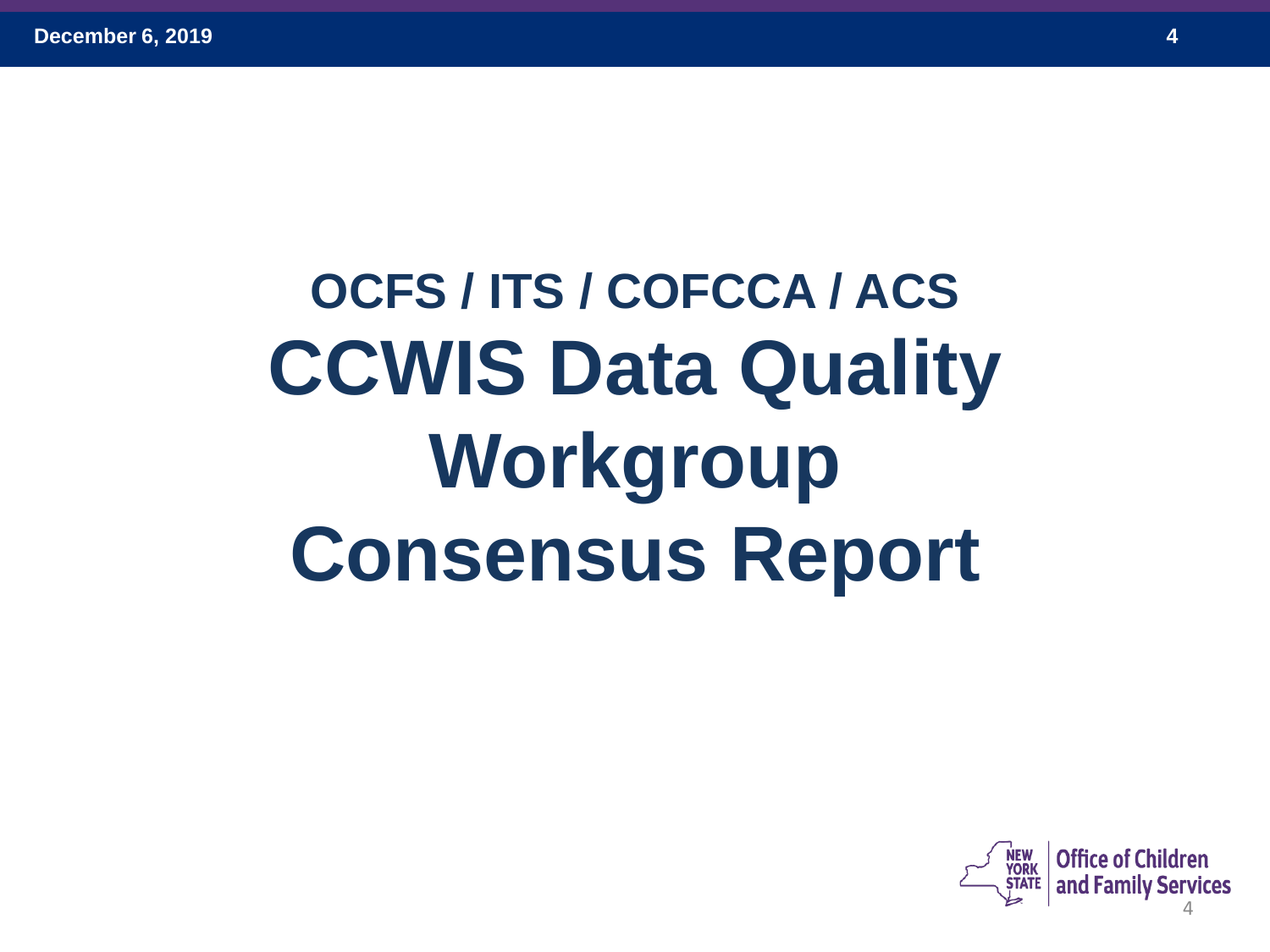## **Introduction**

This is a presentation on the work done to date by the CCWIS Data Quality Workgroup.

The initial phase of the Workgroup was for a sub-committee of COFCCA to present to the state and ACS the data flow analyses and recommendations they had developed during the prior year.

The Workgroup will now be opened to additional local districts and voluntary agencies interested in identifying and prioritizing data exchanges that can help relieve duplicate data entry.

This report is a launching point to help us identify additional data exchange needs and prioritize this exciting work. **Office of Children** NEW<br>York

5

and Family Services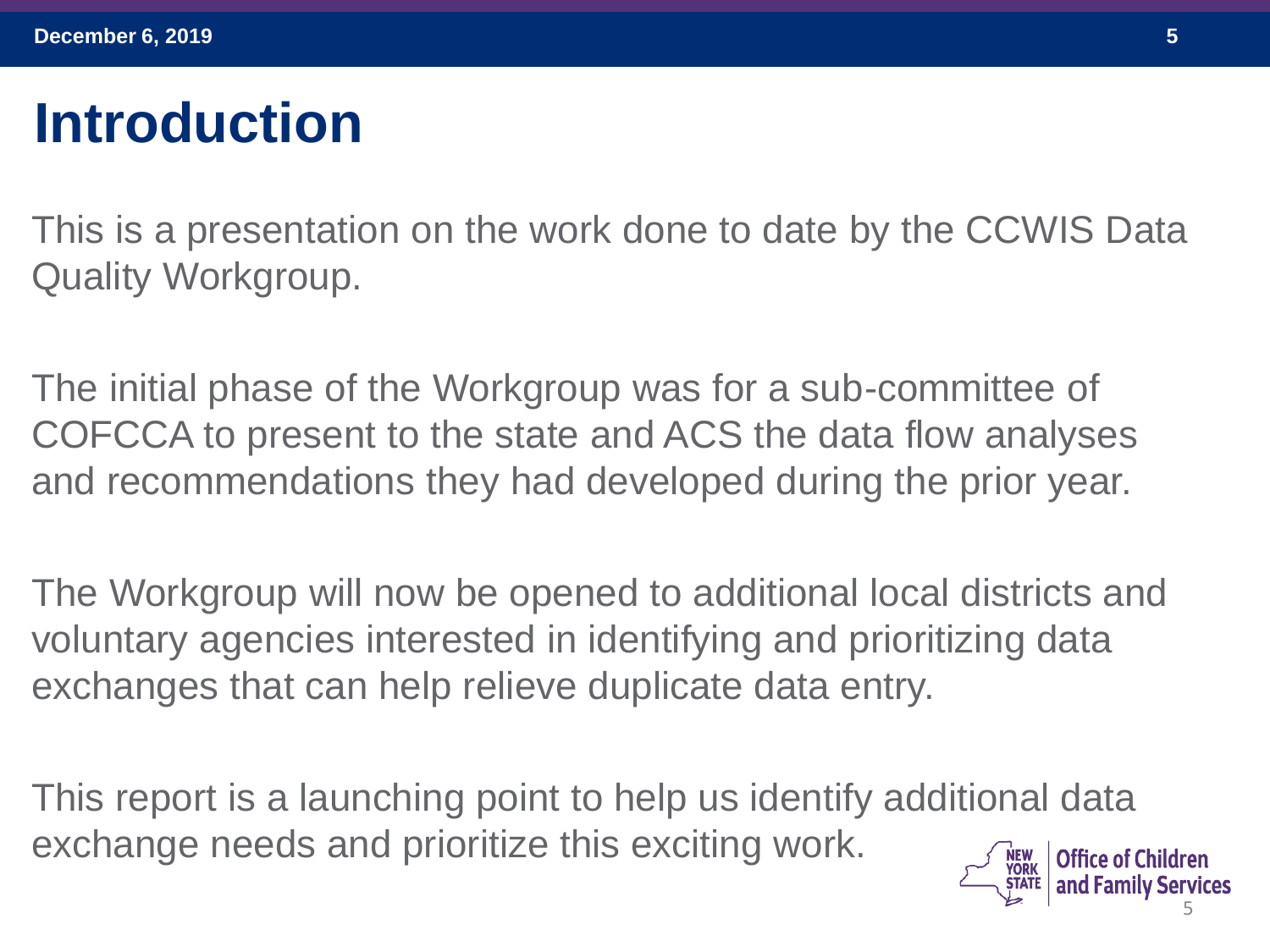#### **Data Quality Workgroup Members (so far)**

NYS OCFS: CCWIS, Child Welfare and Community Services (CWCS), CQI, Legal, Reporting, Legacy Systems SME (WMS, BICS)

- NYS ITS: CONNECTIONS, OCFS Data Warehouse
- NYC Administration for Children's Services (ACS)
- COFCCA-CCWIS Committee (11 agencies)

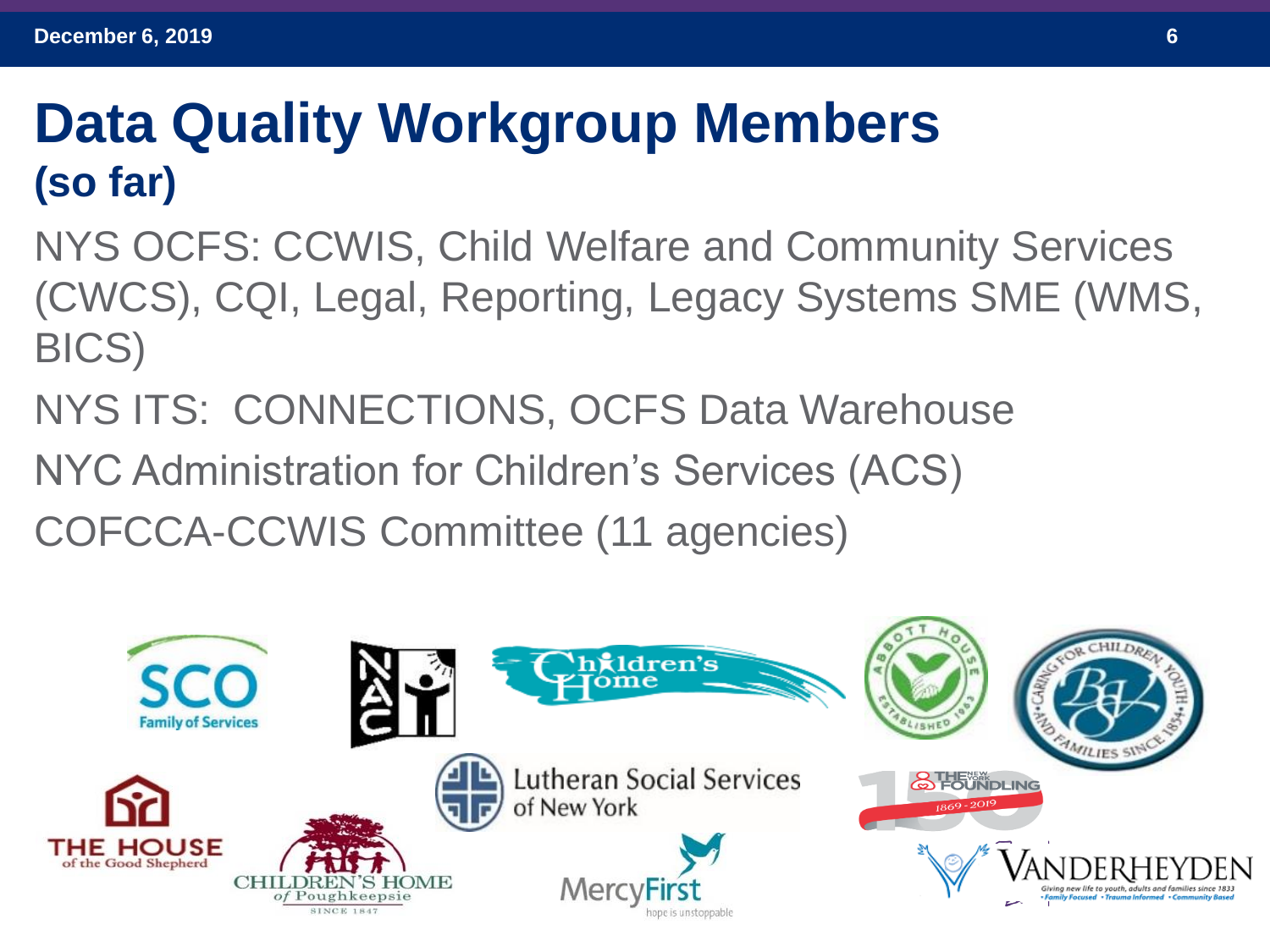## **CCWIS Context**

#### In moving forward with CCWIS, all stakeholders must understand the following:

➢CONNECTIONS is New York's system of record for child welfare case management and federal and state reporting, and is our CCWIS.

➢CONNECTIONS use is required by all LDSS' and VAs.

➢Many LDSS' and VAs have external systems outside CONNECTIONS to perform functions not met by CONNECTIONS, which results in duplicate data entry for some workers.

➢CCWIS requires that external systems do not duplicate functions within CONNECTIONS, and that CONNECTIONS is used consistently by all LDSS' and VAs.

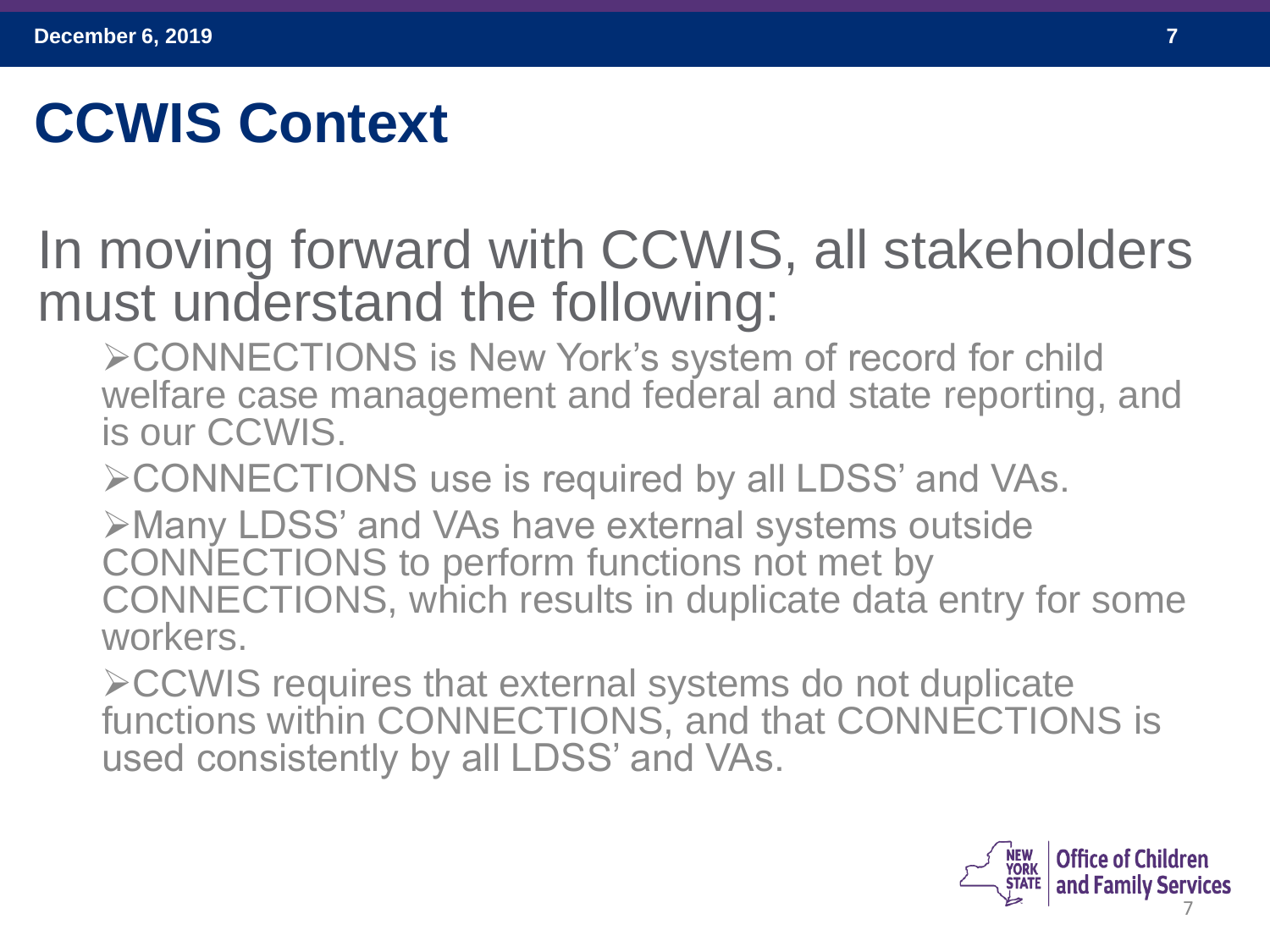### **CCWIS Context, con't.**

While data exchanges will not be required between CONNECTIONS and LDSS and VA systems, bi-directional data exchanges may ease the burden of some duplicate data entry. The interfaces will be optional and agencies may continue to enter data as is current practice if they so choose, understanding that all LDSS and VA staff must continue to enter data and use all required functions in CONNECTIONS.

The goal of the Data Quality Workgroup is to identify where data exchanges can provide the most relief; where can we reduce duplicate data entry for the most-used functions and/or for the most staff?

Keeping in mind:

- OCFS resources to change CONNECTIONS and develop data exchanges are limited; the work must be prioritized.
- OCFS, LDSS', and VAs all may need to effect changes to our systems to reduce duplicate data entry.
- LDSS' and VAs must eliminate any functional duplication.

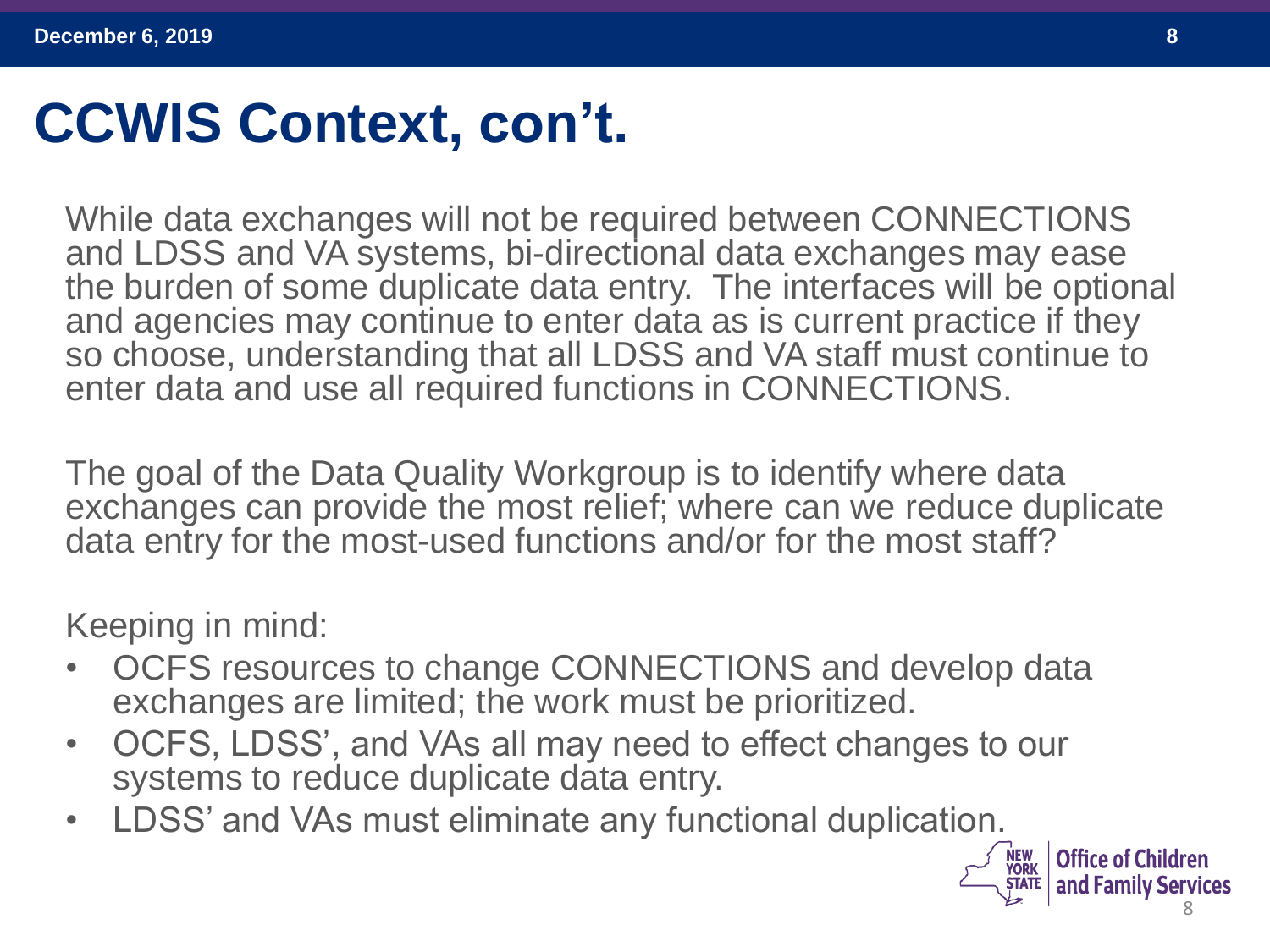## **CCWIS Data Exchanges and VA and LDSS Systems**

There may be compelling workload, data quality, and financial reasons for agencies to import data from CONNECTIONS to reduce data duplication.

Some LDSS' and VAs have developed external systems in-house, where others were purchased from system vendors, so support for data exchanges will vary.

OCFS conducted a Local Systems Survey to learn about LDSS and VA external systems, and is currently working through the extensive list to determine the functional areas where data exchanges may be beneficial, and to list functionality that may be recommended to add to CONNECTIONS.

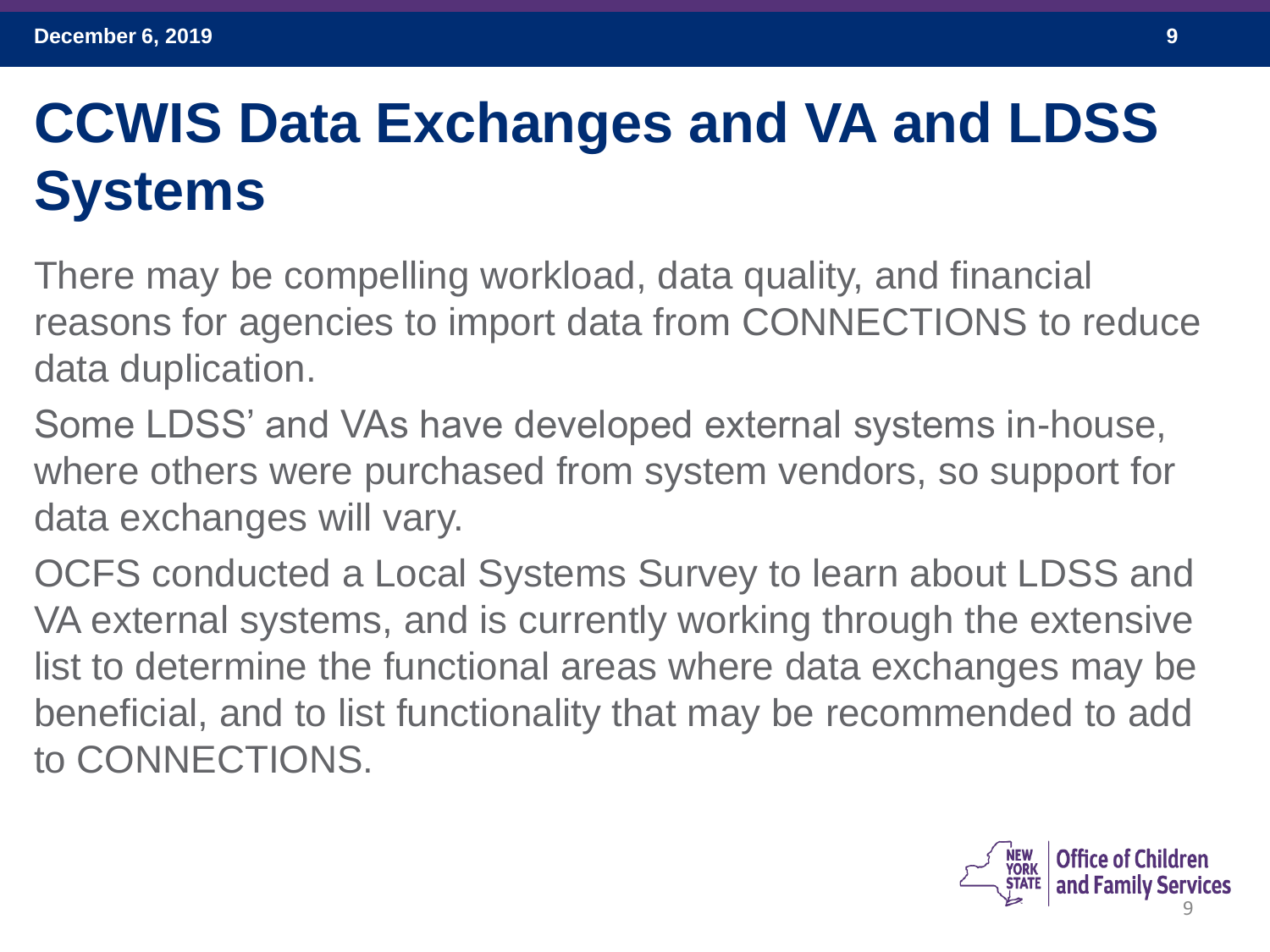### **COFCCA-CCWIS Committee Work to Date**

The committee includes data and IT experts from 11 upstate and downstate agencies and is supported by domain experts in multiple functional areas.

To date, the committee has:

Written to OCFS in support of the CCWIS process

Prepared 8 analyses of overlapping state, voluntary agency and ACS systems

Proposed solutions to reduce or eliminate the overlaps Made recommendations to OCFS on short-term improvements in data sharing

Made recommendations related to system reform.

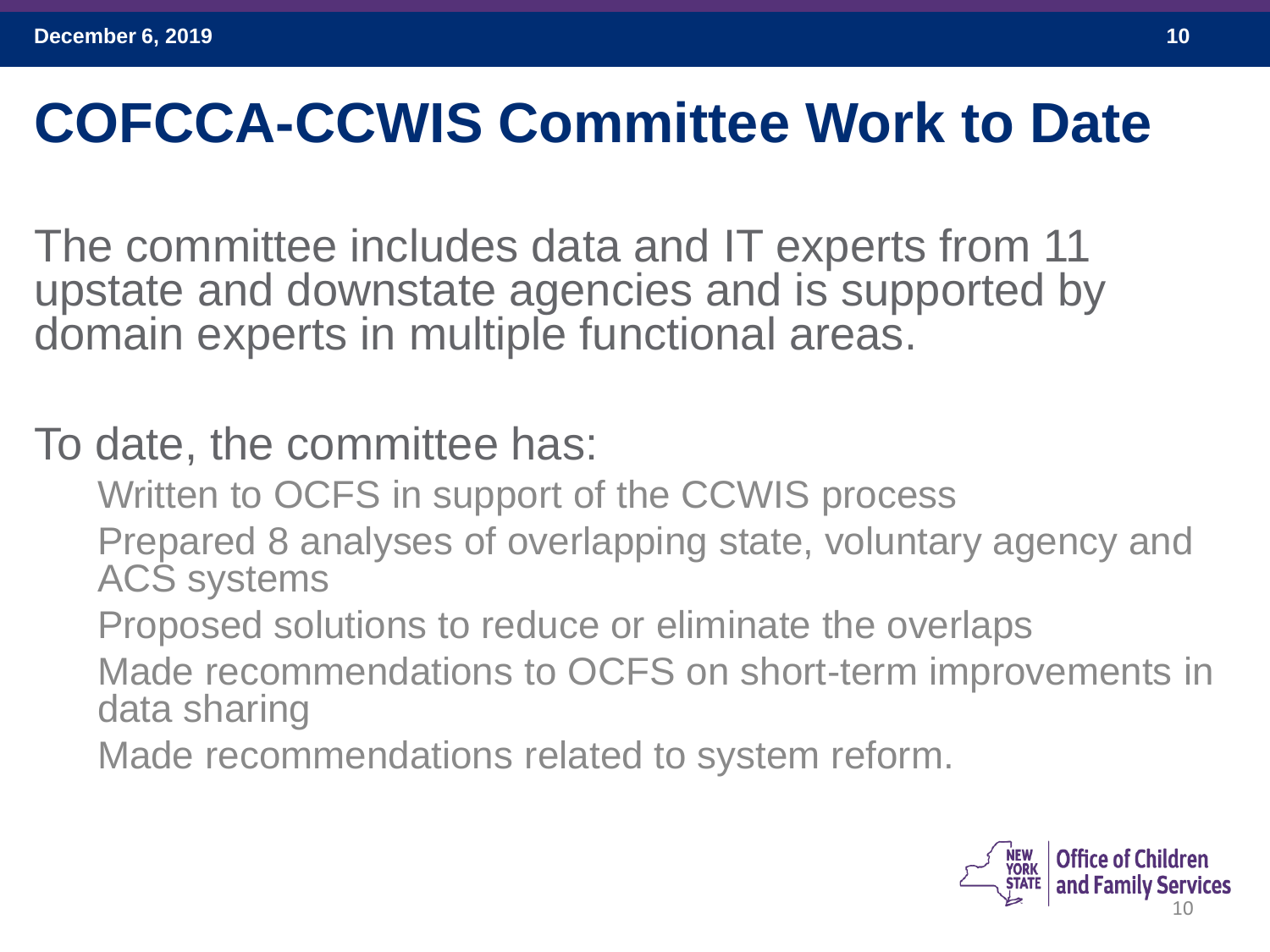#### **Processes We Reviewed**

The COFCCA-CCWIS Committee presented the following processes in detail:

- 1. Foster Care Placement, Movement and Billing
- 2. Homefinding and Resource Management
- 3. Permanency Hearings and Legal Tracking
- 4. Organizational Hierarchy and Staffing
- 5. Adoption
- 6. Medical Data Update
- 7. Educational Data Update
- 8. Progress Notes

The committee identified duplication in each of these areas and recommended improvements.

The work about to be presented still needs to be validated with a larger audience, prioritized, and requirements developed. The expanded Data Quality Workgroup will work through that process.

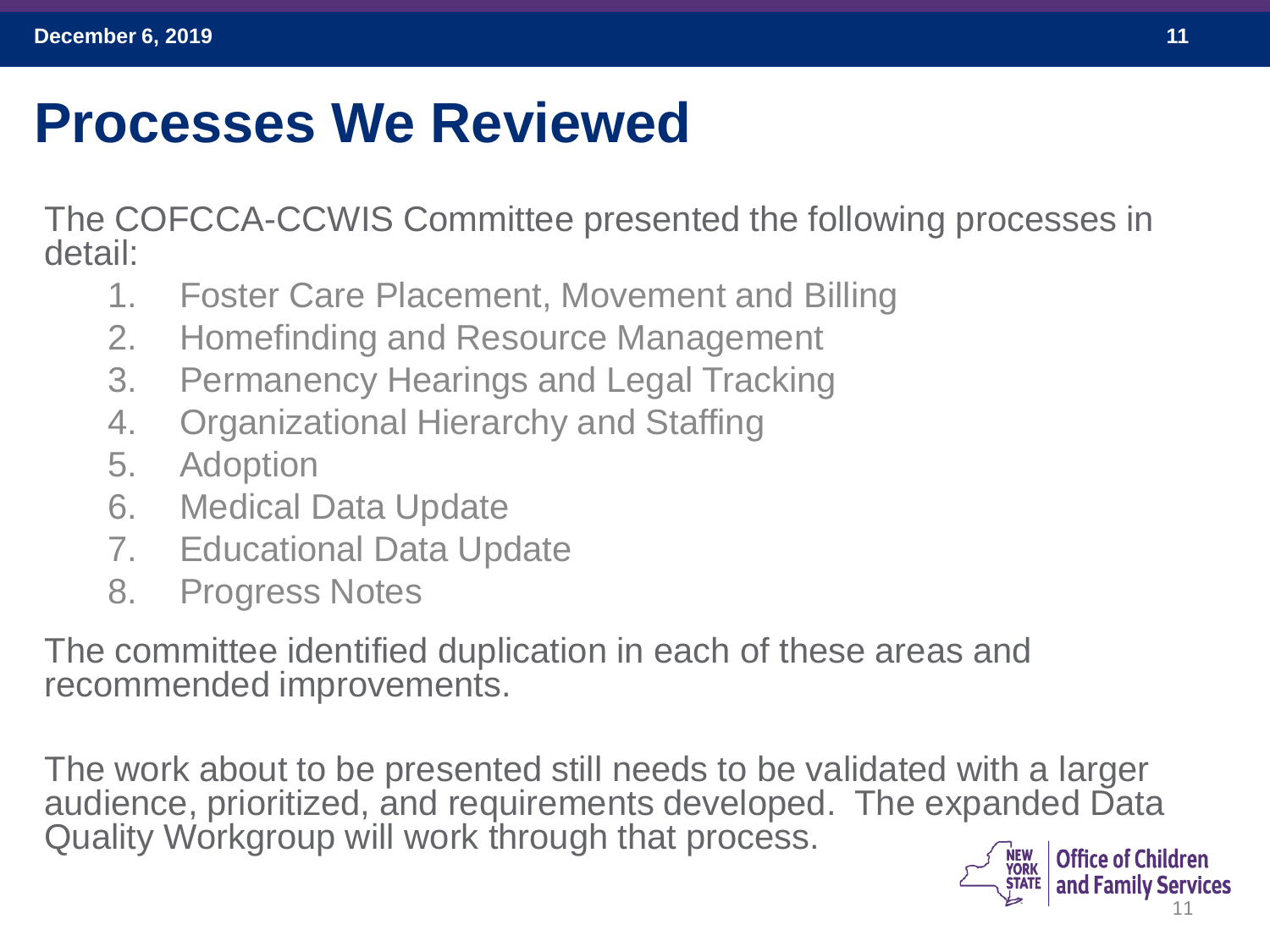## **Diagram Conventions**

We used a data flow approach in describing our systems and used the following color coding:

State Systems are in Green

Voluntary agency systems are in Orange

ACS Systems are in Blue and

Duplicative data flows are highlighted in **Red** 

Each diagram is followed by a list of recommendations, which will be reviewed in our expanded dialog with additional members

\*Note that the following diagrams are as of the dates noted and may not be up to date as of this report out. Diagrams will be updated as needed to support the CCWIS data exchange design process.

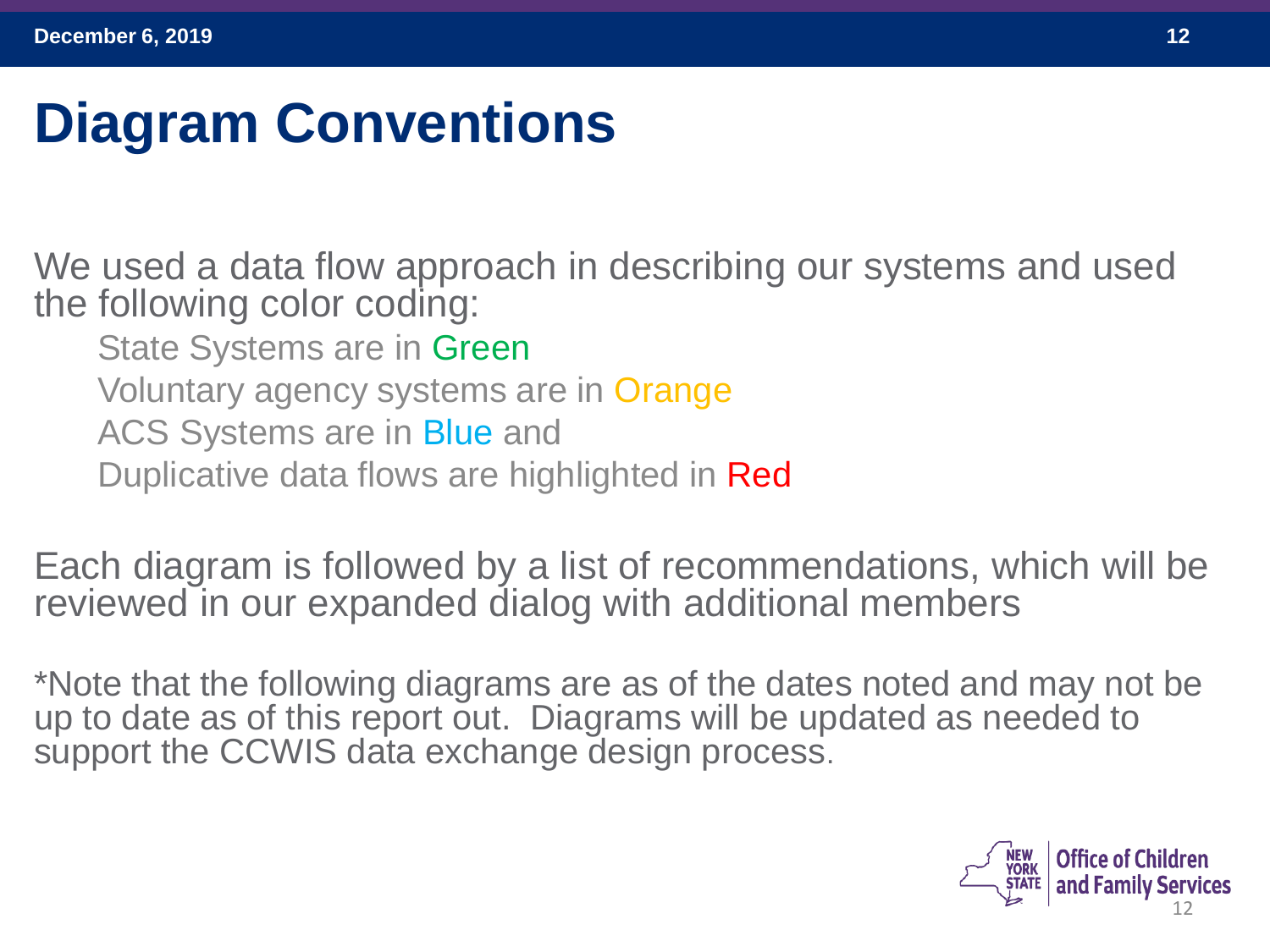# 1) Foster Care Placement and Billing

#### (NYC data flow diagram)



Duplicate entry of case, child and movement data increases agency fiscal data mismatches, adds to workload and hinders data quality  $13$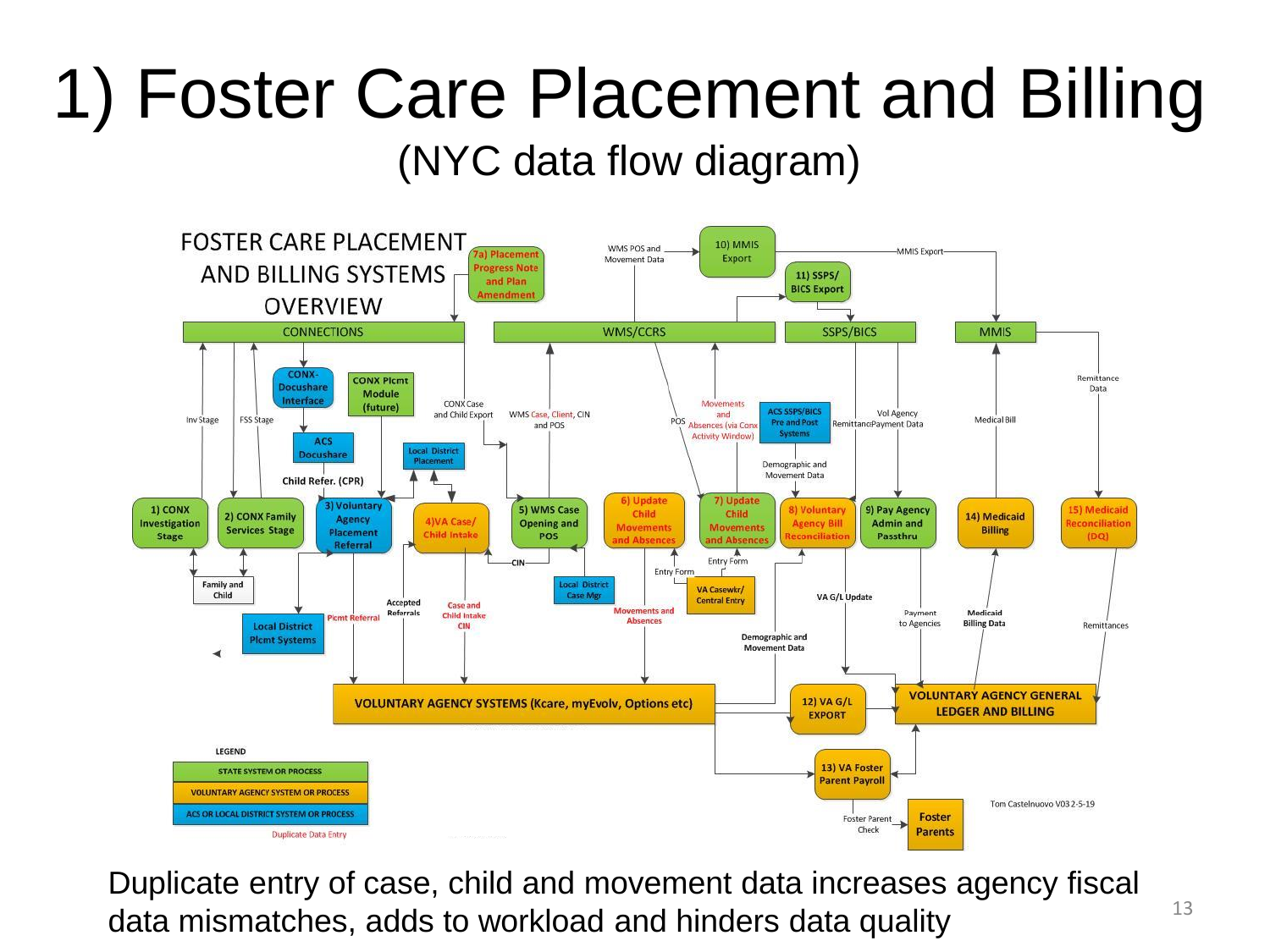### **Foster Care Placement and Billing Recommendations**

> Expand the ODS\* and DW with CONNECTIONS placement module child, referral and placement data, and supplement the ODS with DW-based CONNECTIONS Activity reports.

> Create a report that measures time from admission to foster (M910) to case assignment.

> Develop a direct interface between CONNECTIONS and SSPS/BICS to support payments and funding (Title IVE, EAF, etc).

> Automatically create a role in the case for the agency placement resource coordinator to expedite data access.

> Reach out to other state agencies to compare data dropdown values; are we in sync and reflecting federal standards?

> Agencies (with the necessary IT support) can import placement and referral information from CONNECTIONS into agency systems. Agencies can use ODS and Data Warehouse data now, and JSON Messaging data once it is available.

\*ODS-related solutions are understood to be pertinent to a limited number **NEW<br>YORK<br>STATE Office of Children** of LDSS' and VAs and are not considered part of an overall CCWIS and Family Services 14 solution. OCFS is considering enhancements to the ODS.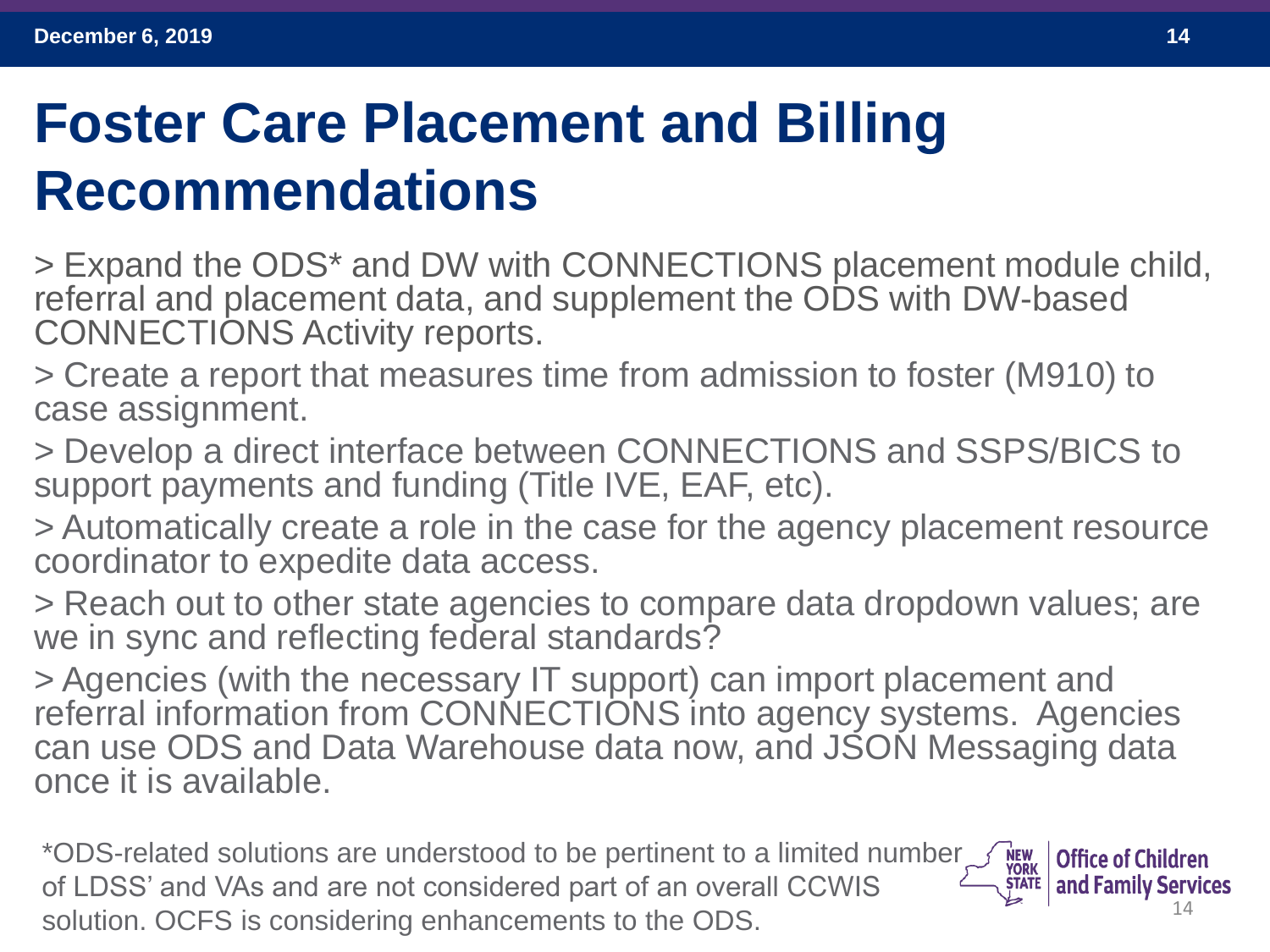# 2) Homefinding and Resource Management

**FOSTER PARENT CERTIFICATION** 



Agencies enter duplicate resource, resource person and certification data into CONNECTIONS and agency systems 15

Tom Castelnuovo V01 1-28-19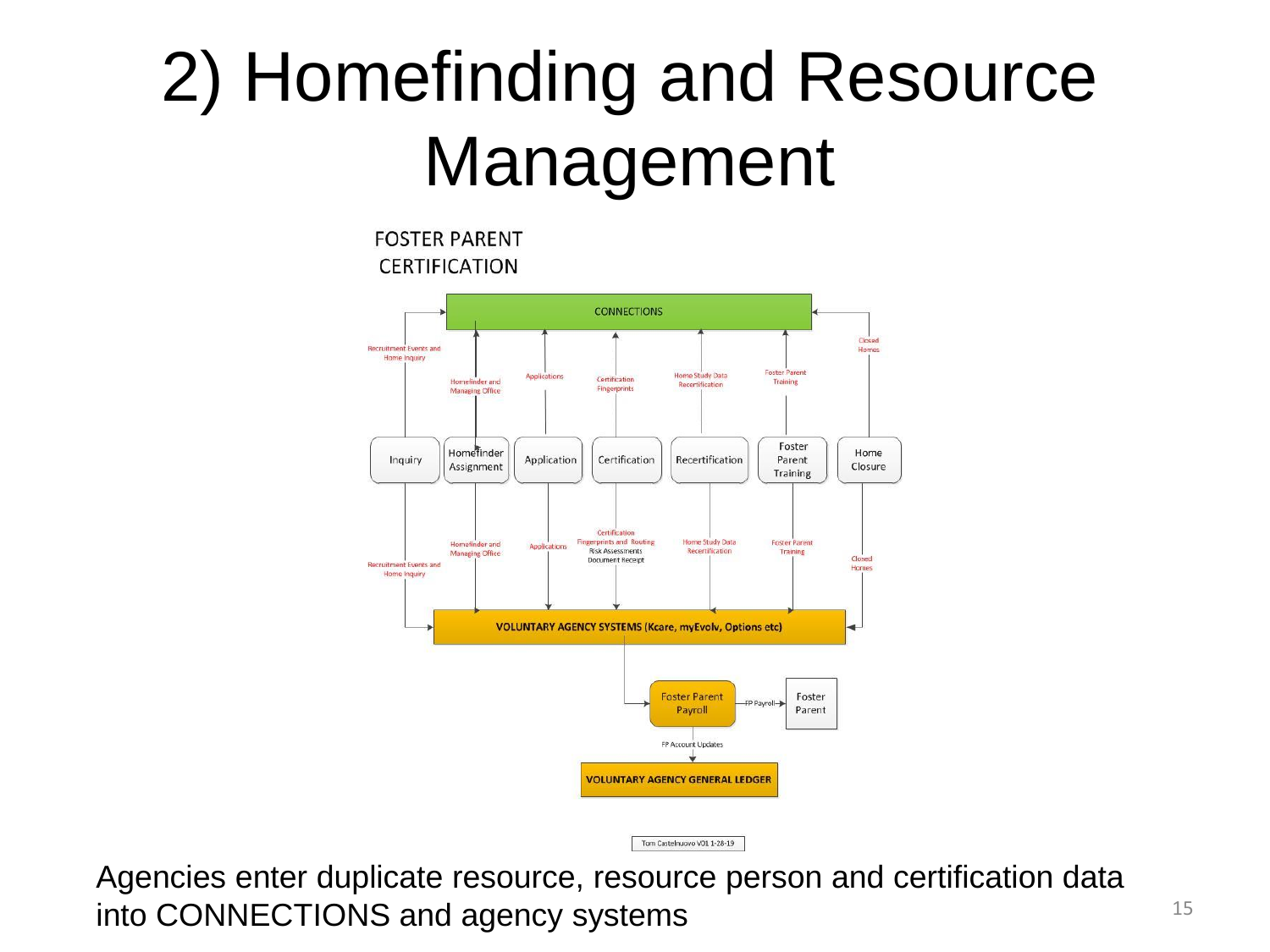### **Homefinding Recommendations**

> Agencies agree that CONNECTIONS Resource and Homefinding tracking meets most, but not all, agency needs.

> Agencies may want to continue enhanced home inquiry tracking in agency systems, or add missing functionality such as home member TB tracking to CONNECTIONS.

> OCFS to work with agencies to review and improve portions of the CONNECTIONS Resource module, such as training tracking.

> Continue to provide resource data in both the Data Warehouse and the ODS.

> Agencies (with the necessary IT support) can import Resource, Home member and homefinding information from CONNECTIONS into agency systems.

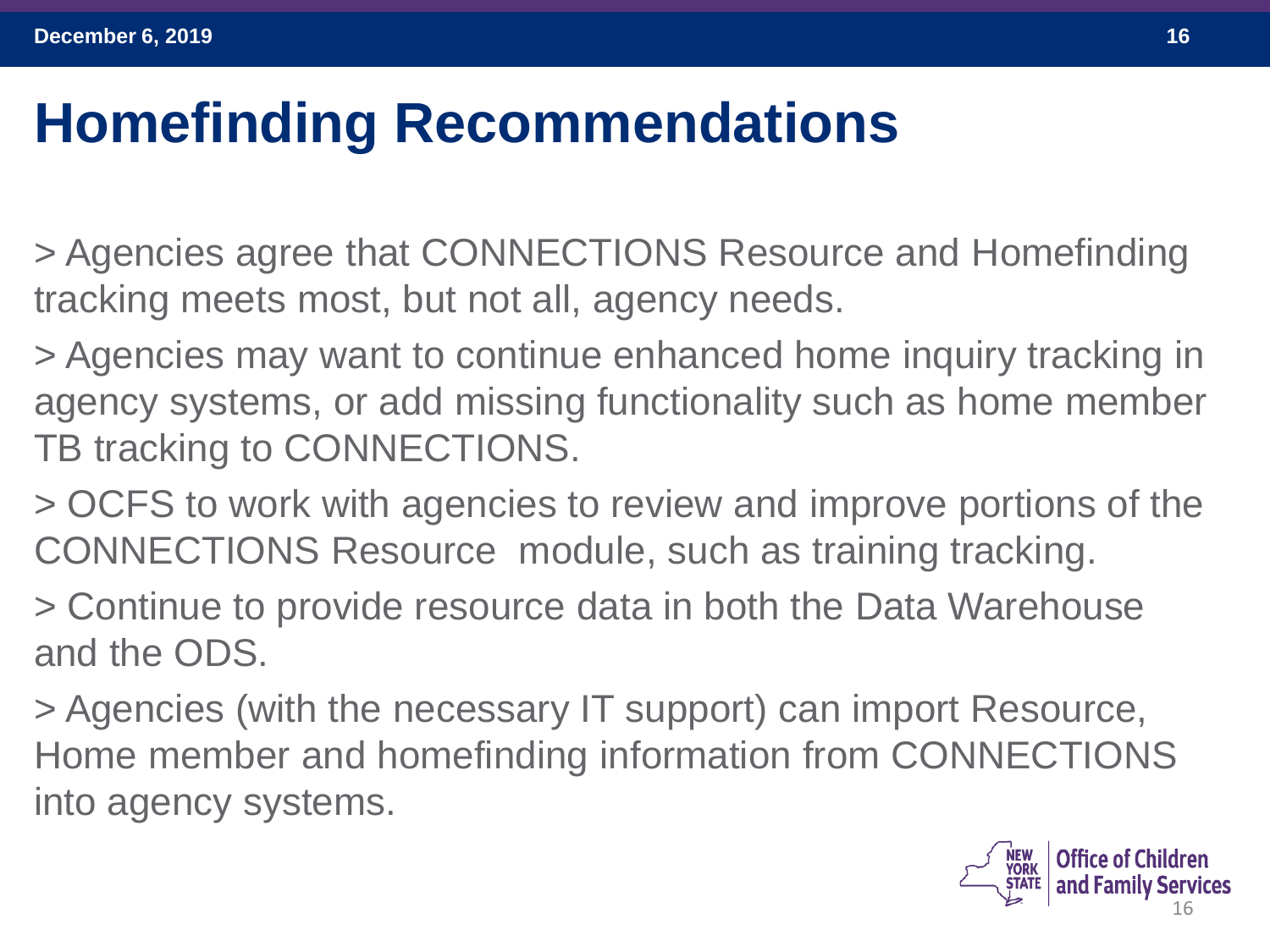## 3) Permanency Hearings (NYC data flow diagram)

#### PERMANENCY HEARING PROCESS



While not specifically duplicative, the PHR Process is difficult to coordinate among State, Agency and ACS systems 17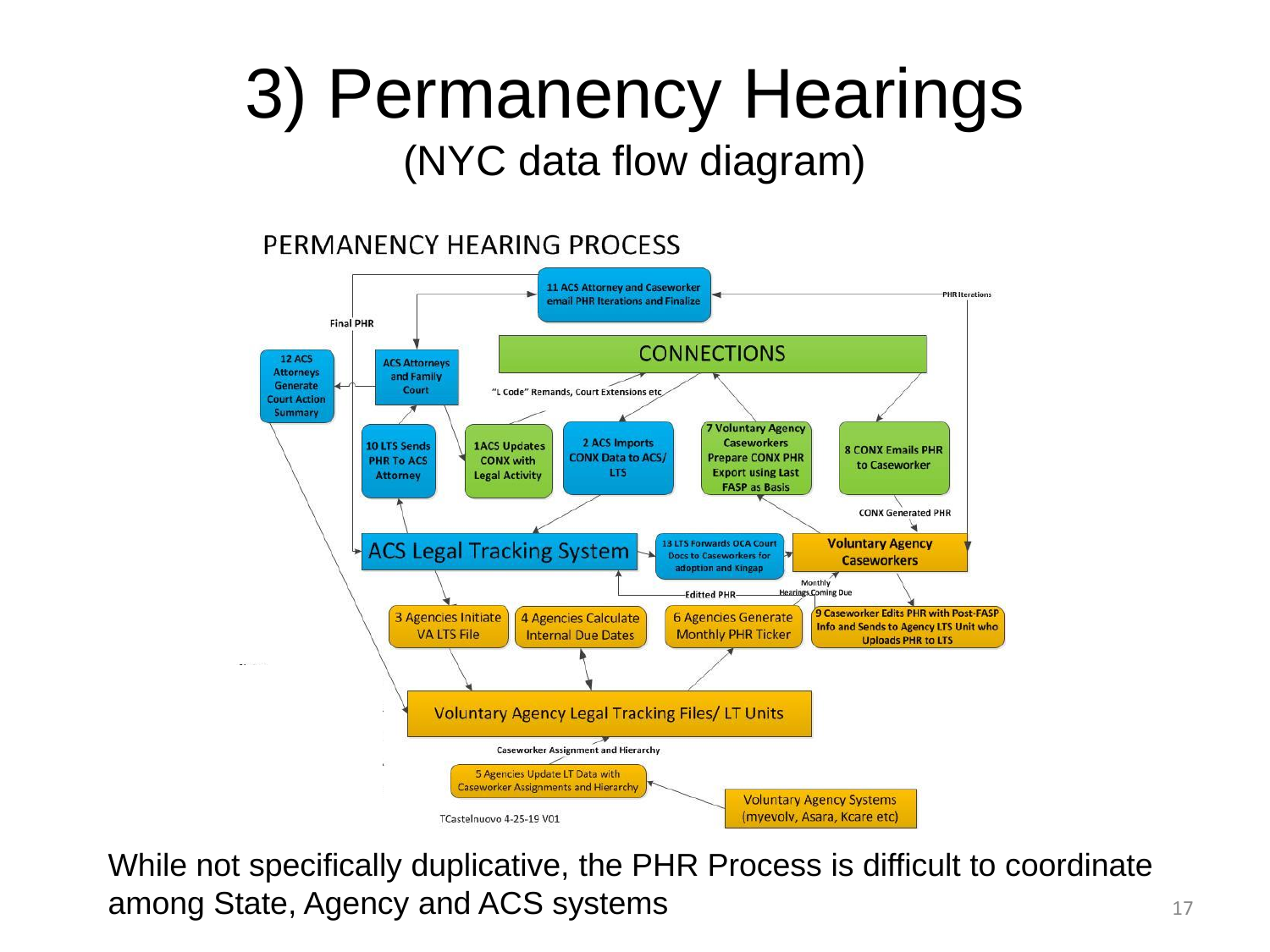### **Permanency Hearing Recommendations**

- > Discuss how to integrate ACS' Legal Tracking System (LTS) and CONNECTIONS functionality
- > Find a way to add PHR ID to legal tracking data
- > Share PHR data with agencies via the DW and the ODS (similar to the child movement activity sharing plan)
- > Agencies await the result of this process before determining the role of agency systems in the PHR process.

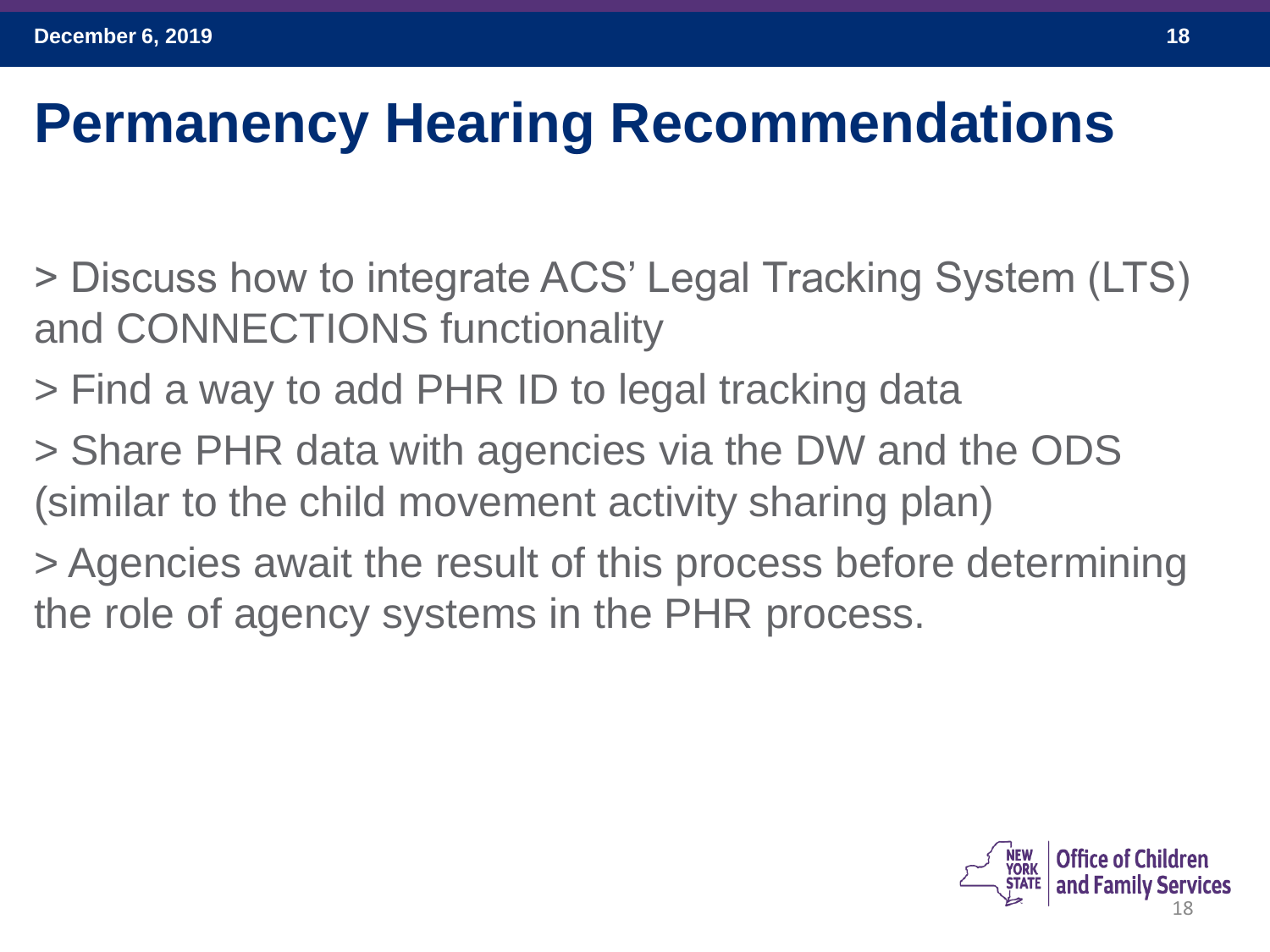# 4) Organizational Hierarchy

**VOLUNTARY AGENCY** ORGANIZATIONAL **HIERARCHY UPDATE** 



Agencies update agency organizational hierarchy data in parallel in CONNECTIONS, agency systems and Agency general ledger/HR systems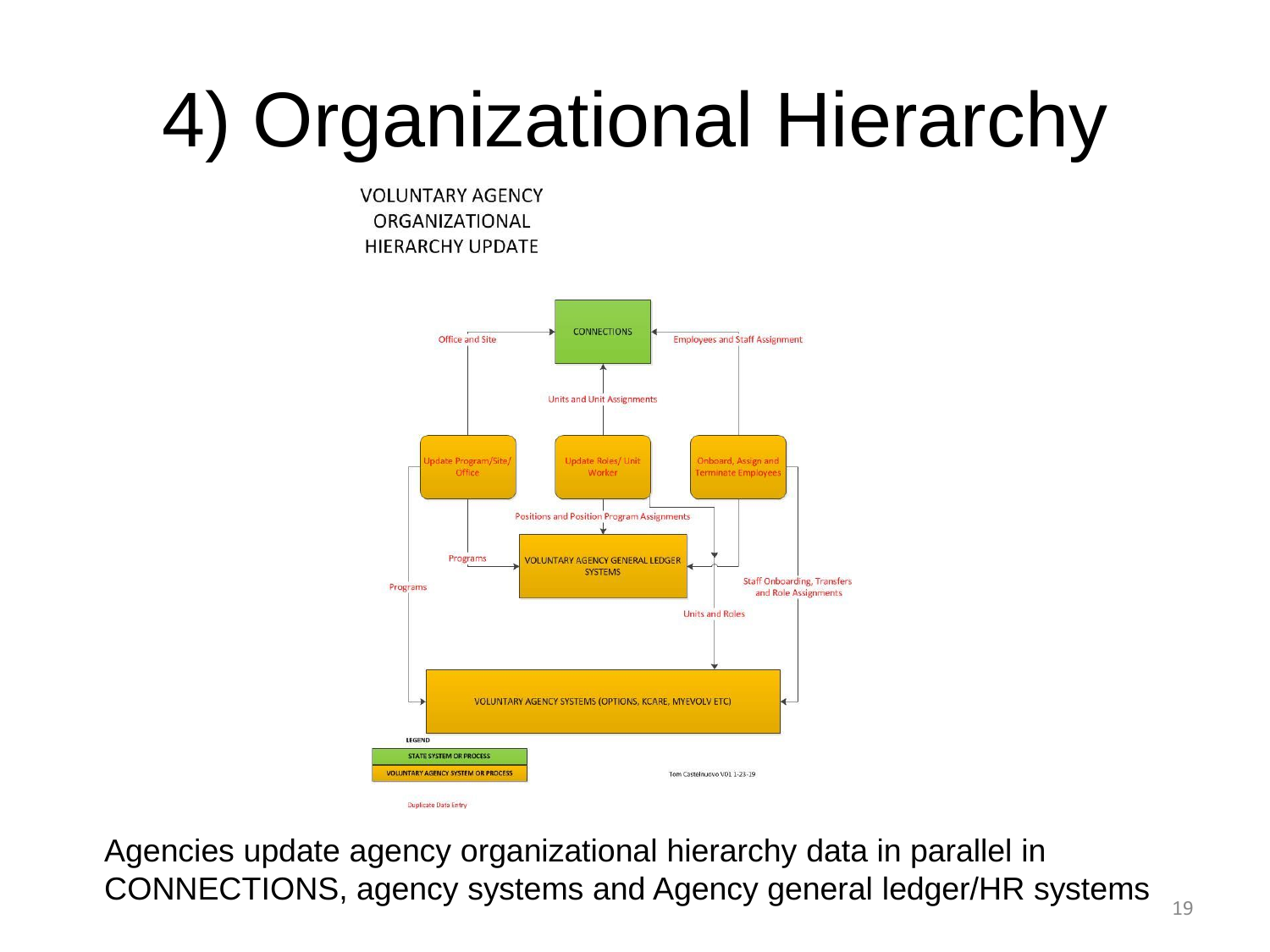## **Organizational Hierarchy Recommendations**

>Explore developing an API import of organizational hierarchy data into CONNECTIONS to update Unit related tables.

>Agencies will continue to be responsible for integrating staff hierarchy data in their internal systems.

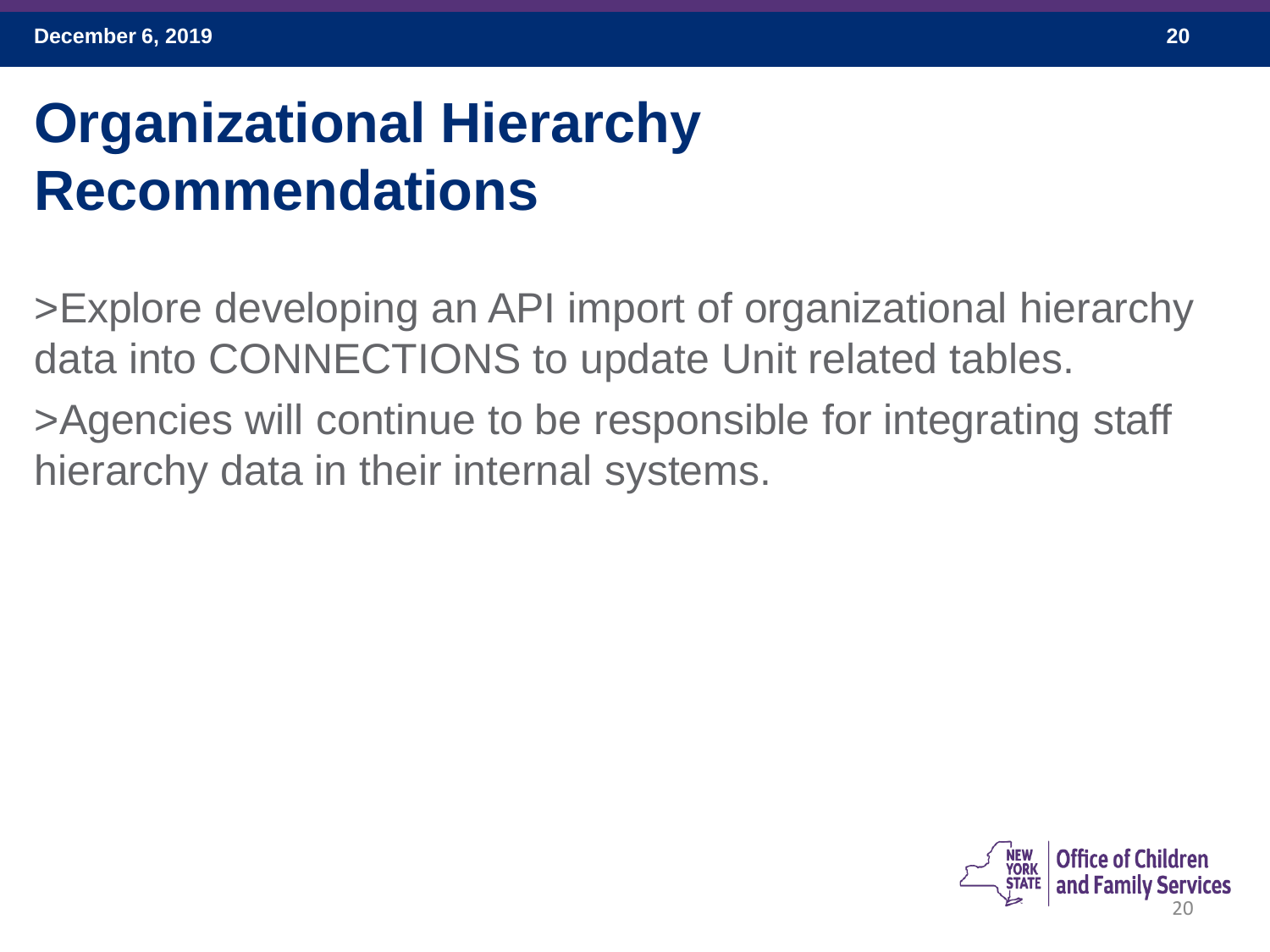# 5) Adoption

#### **ADOPTION PROCESS**



Agencies enter overlapping adoption goal, TPR, Adoptive Placement and Finalization data into CONNECTIONS and agency systems  $21$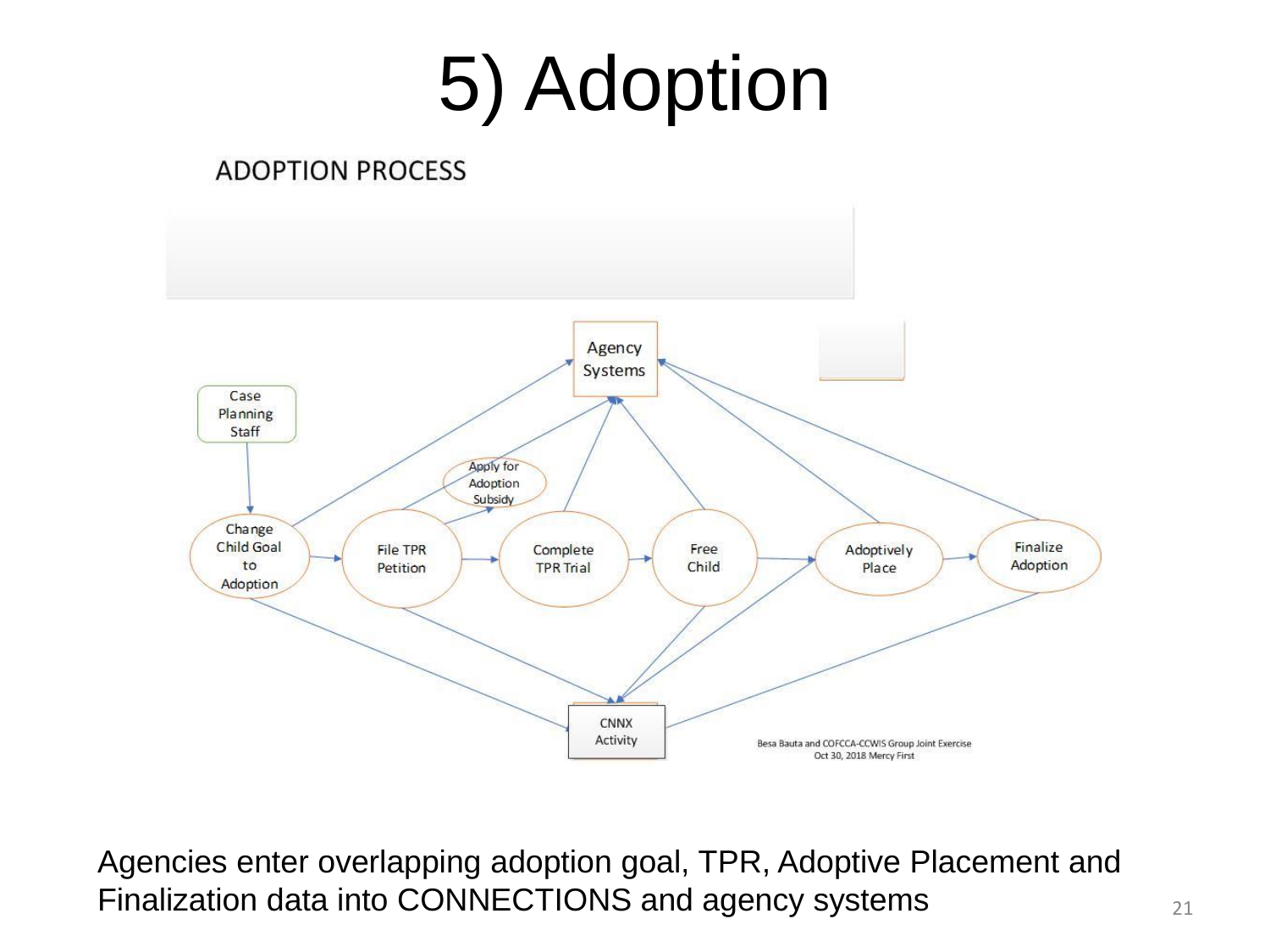### **Adoption Recommendations**

#### An initial joint OCFS-COFCCA Adoption study showed:

Agencies track many more adoption activities in agency systems than are required by OCFS. Most of these can be tracked in CONNECTIONS, but many adoption "operational" values are not, such as Putative Father Registry requested/received, Homestudy to attorney, Adoption clearance sent, etc.

#### OCFS and local agencies should explore:

Whether the 1970's CONNECTIONS Activities design (with modifiers, e.g.) is still the best approach to supporting adoptions. How do agency systems and other states support adoption? How important is agency system flexibility in supporting adoptions? How should adoption document management be supported?

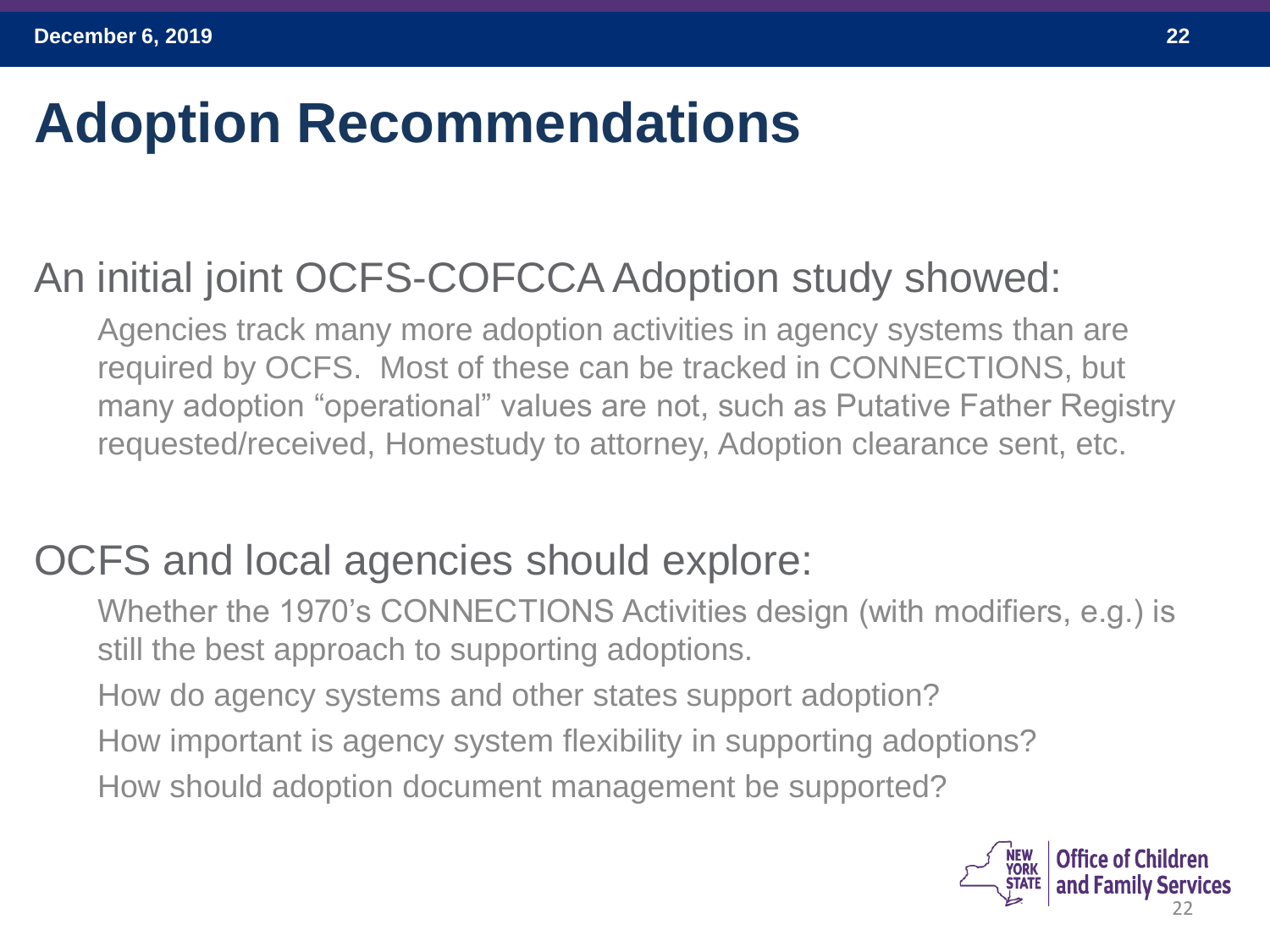

Agencies re-enter medical data into the CONNECTIONS Health tabs that is already available in agency Electronic Health Records.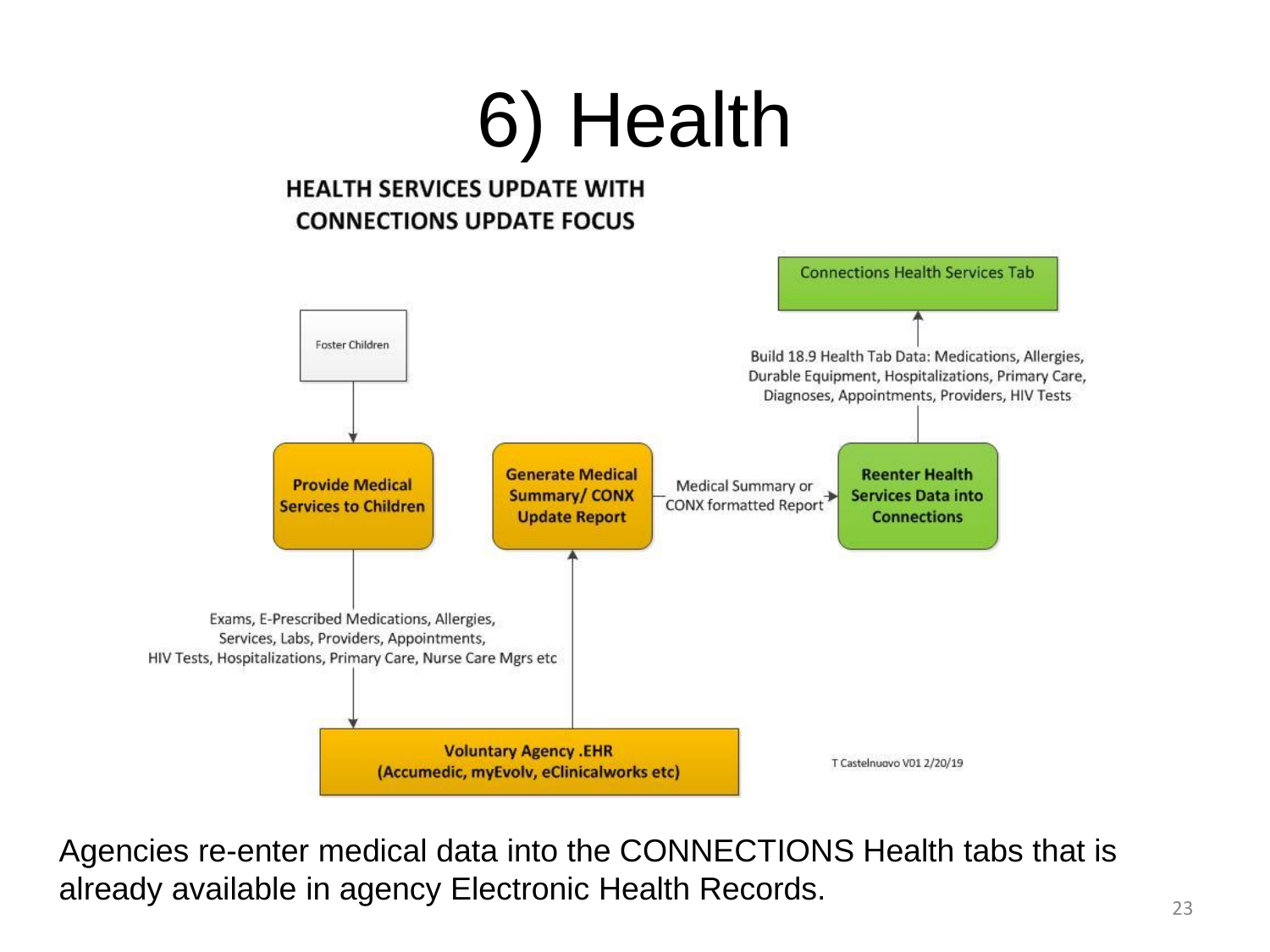#### **Health Recommendations**

> Approved Medicaid claims data will be imported from DOH as a view in the CONNECTIONS Health tabs. This information will help inform caseworkers of prior services, medications, labs, and providers. It will not populate the data entry fields in the Health tabs or be used for AFCARS reporting.

> Explore providing an API to bring medical data from agency Electronic Health Record systems into CONNECTIONS to update the Health tab data. (This data exchange would be optional, but the data will continue to be required to be in CONNECTIONS.)

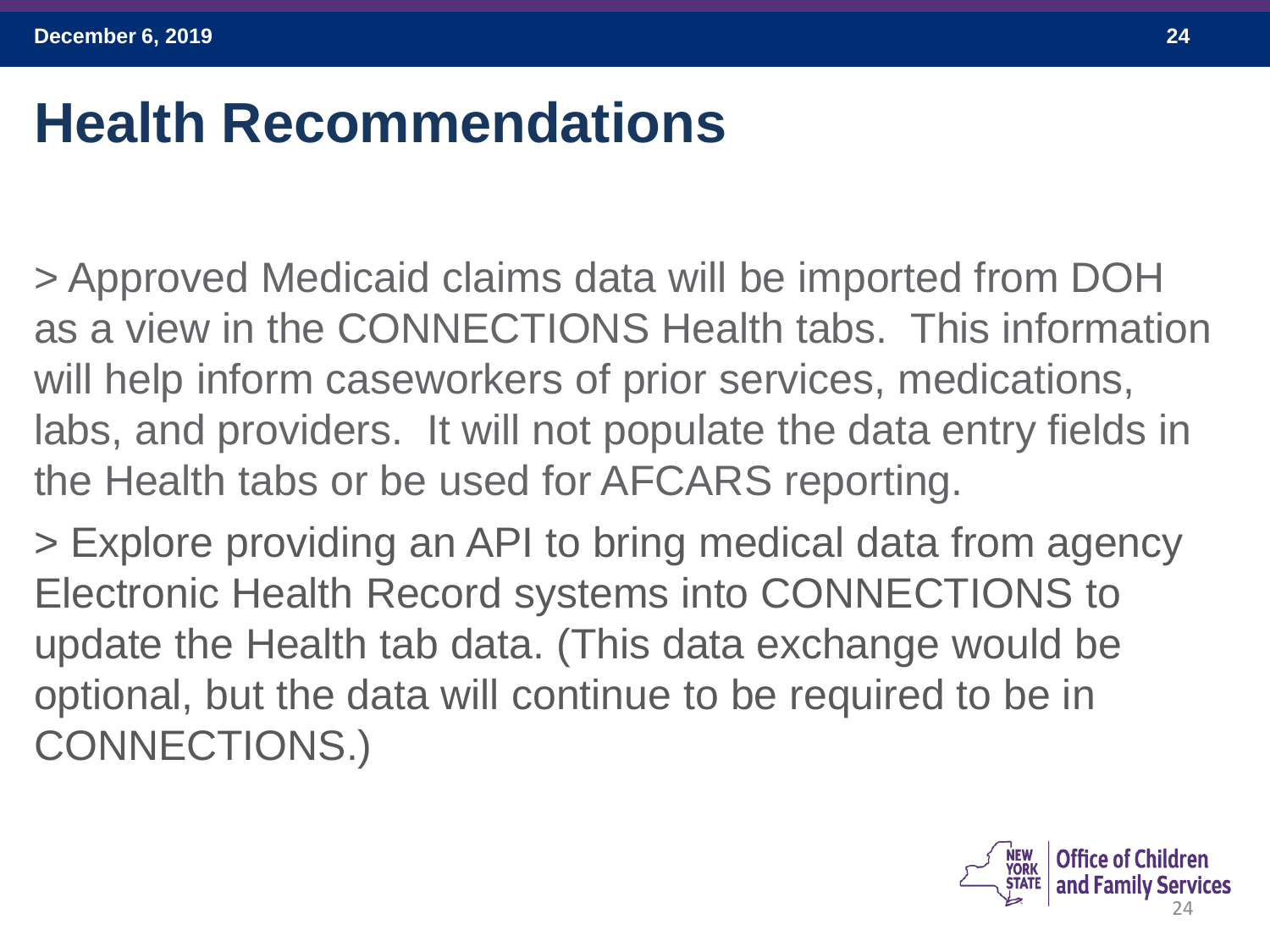# 7) Education

#### **EDUCATION DATA MANAGEMENT WITH CONNECTIONS UPDATE FOCUS**



While education data is now shared with NYC agencies from DOE via ACS, and SED via OCFS, this data is not timely enough to allow for automated update of Education tab data <sup>25</sup>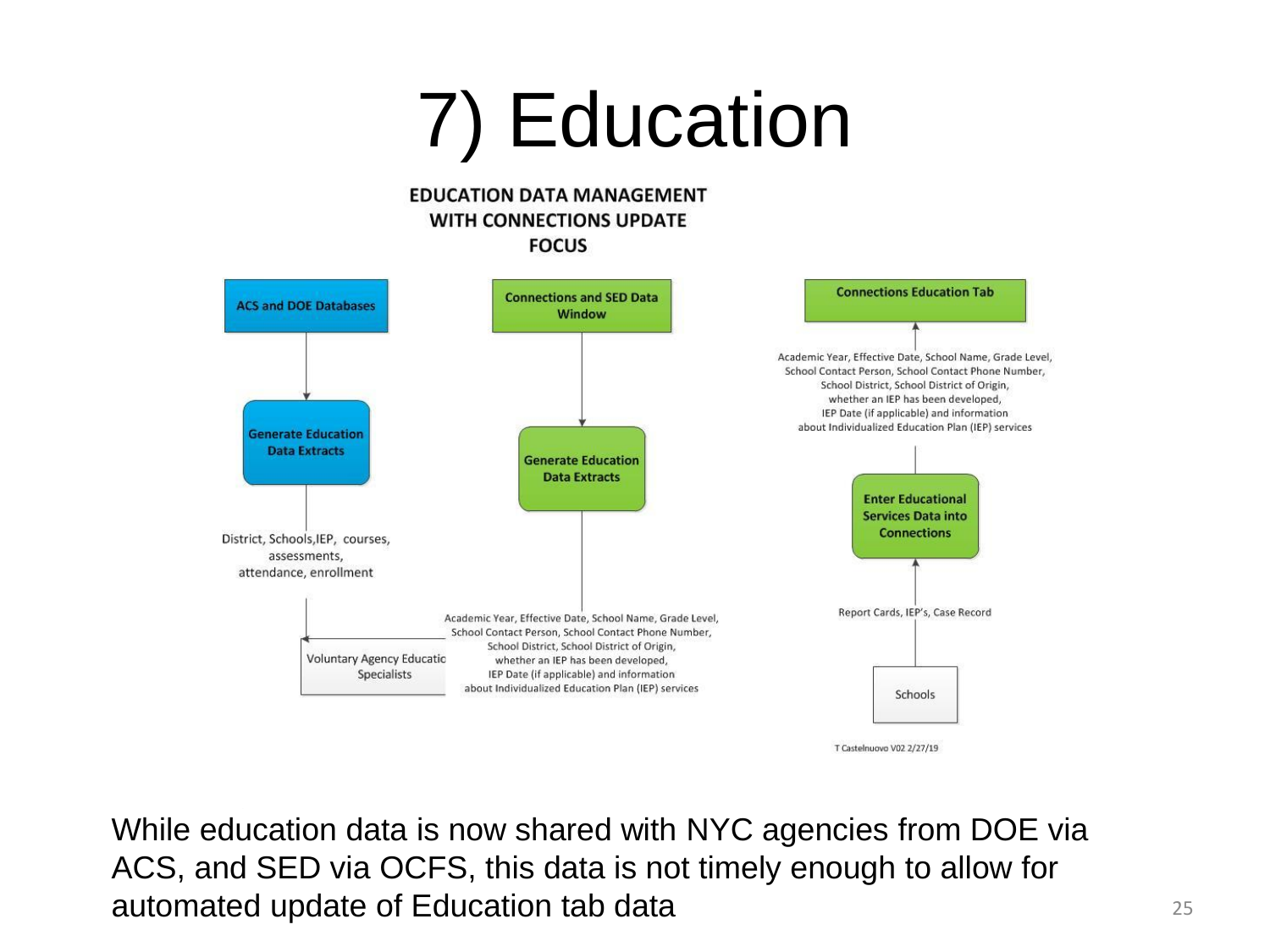#### **Education Recommendations**

Explore working with LDSS' and their school districts' regional databases to obtain sufficiently timely education data to update the CONNECTIONS Education tab.

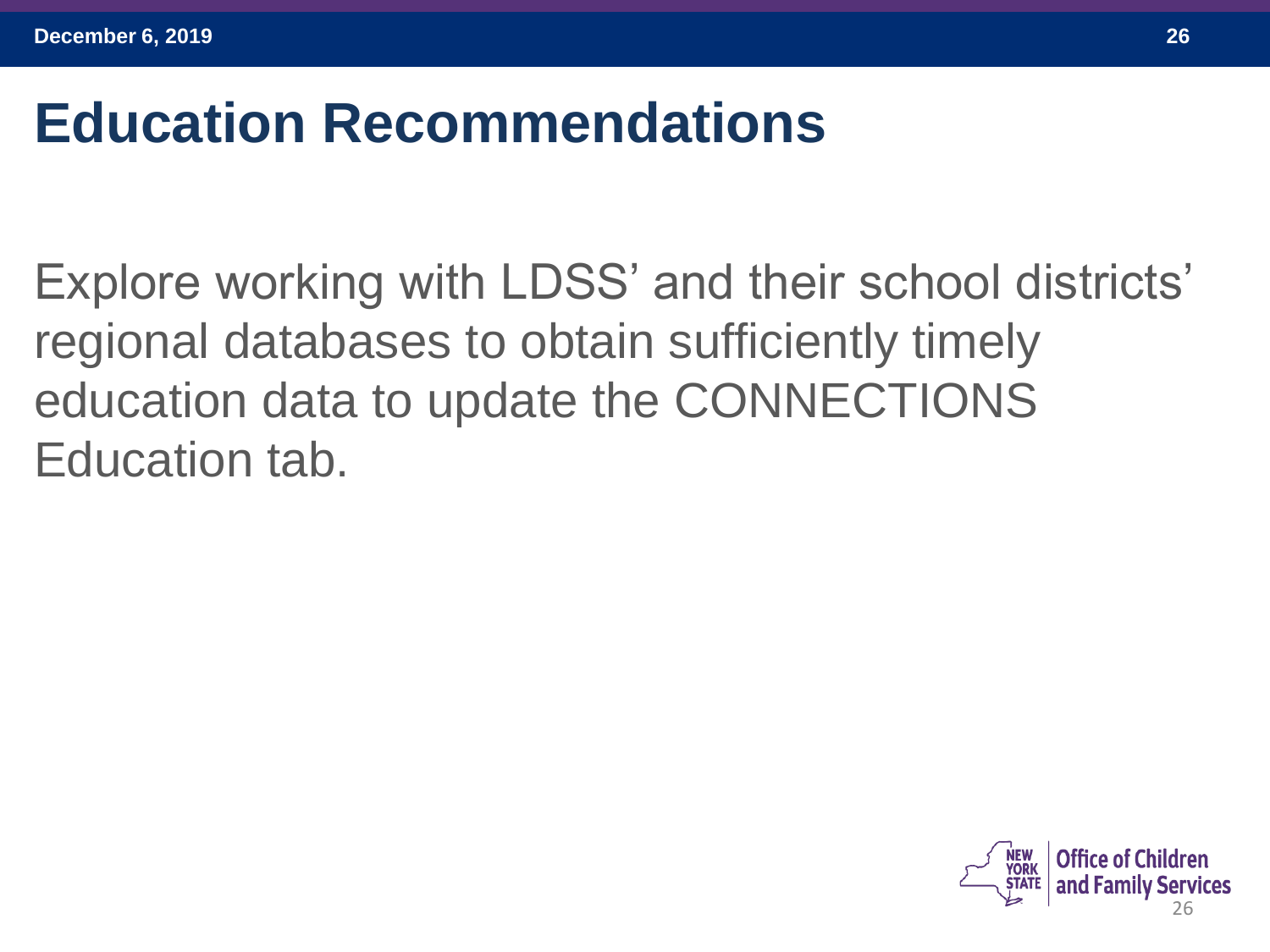# 8) Progress Notes



Problem: The CONNECTIONS Progress Note text does not provide contact type specific detailed tracking that many agencies use. CONNECTIONS is also unable to support transfer of PN narrative to agencies either in the Data Warehouse or in the ODS.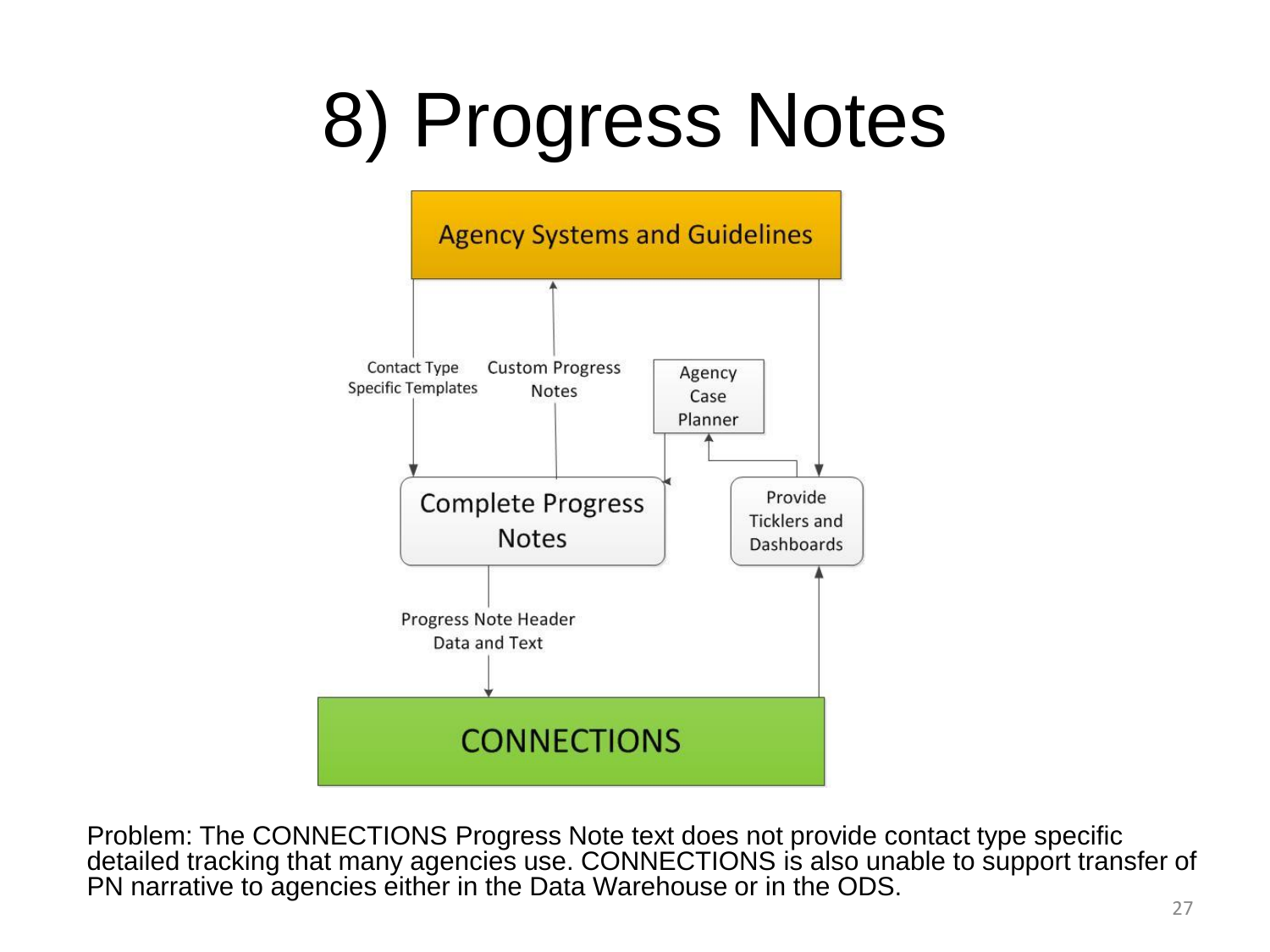#### **Progress Notes Recommendations**

> Explore providing an API for automated update of Progress Note narratives from external systems.

> Extensive analysis is needed to determine options for Progress Note narrative data exchange: flexible templates with embedded tables/bullets/numbering vs. simple text fields have very different storage and transfer needs and capabilities.

> Look into potential Mobile Progress Notes solutions.

> Artificial Intelligence is a promising technology for Progress Note analysis and reporting and three agencies are embarking in a pilot; OCFS plans to look into potential statewide AI opportunities later in the CCWIS timeline.

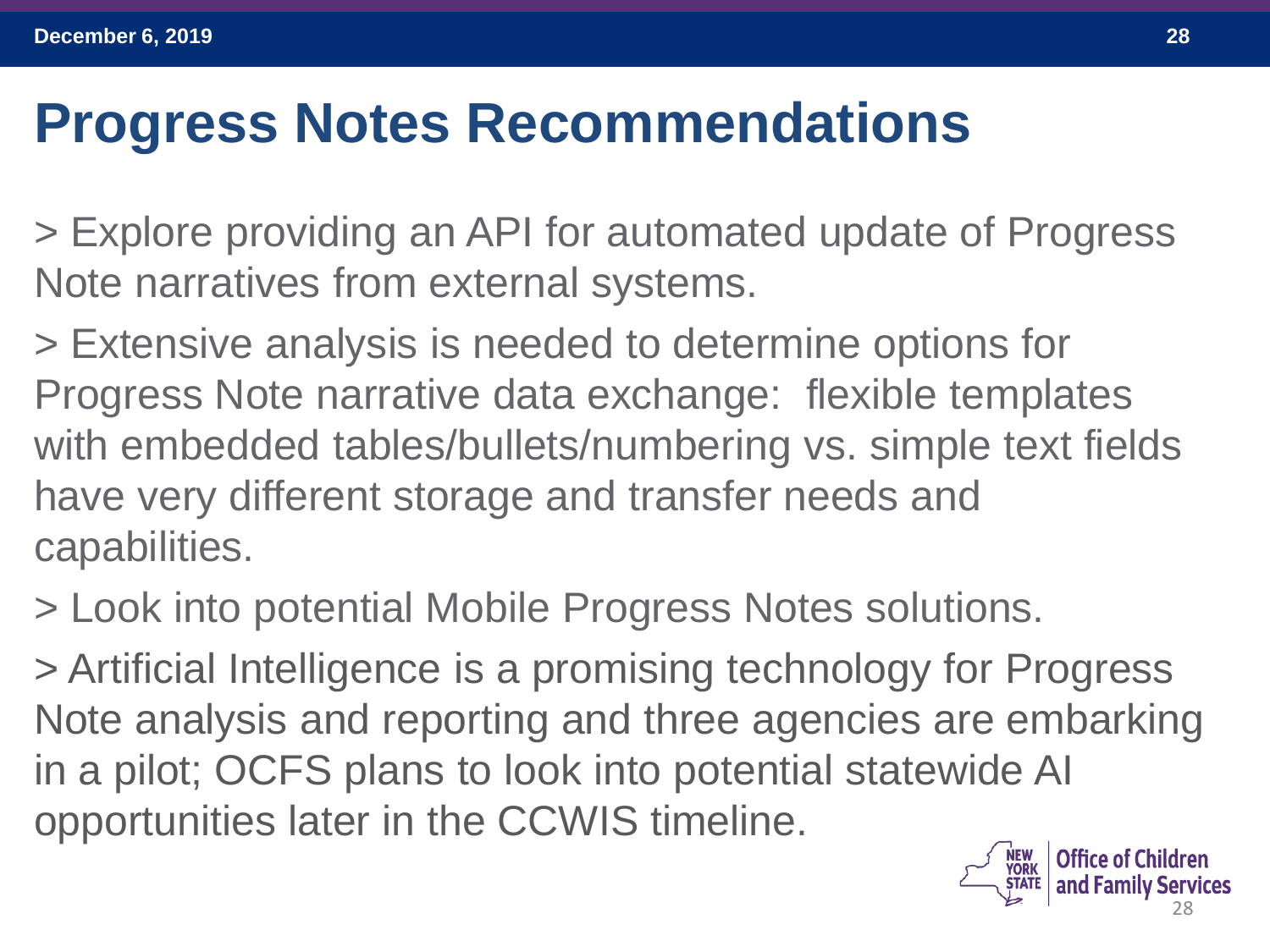#### **Recommendations for all Functions**

- ➢ Continue to provide resource data in both the Data Warehouse (DW) and the ODS
- ➢ Provide a detailed Data Dictionary of CONNECTIONS data for key functions and then incorporate this data in the JSON messaging offering, when a data set is prioritized for data exchange
- ➢ Update agency systems to reflect CONNECTIONS data standards and encourage consistency.

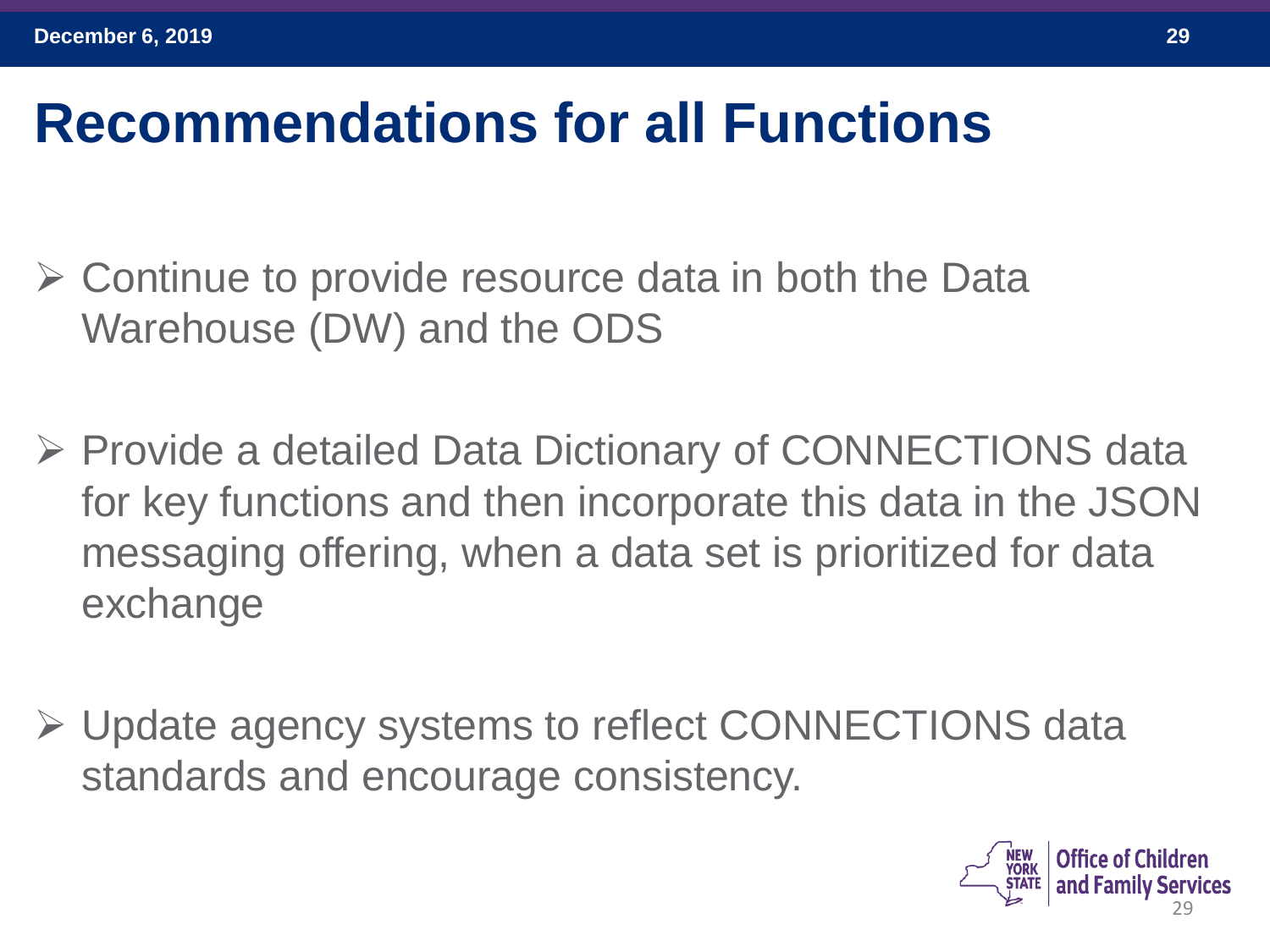#### **Recommendation Recap**

> Explore ability to export CONNECTIONS case, child, referral, resource and home member data to agency systems.

> Explore import of agency health data, local education data, and Progress Notes into CONNECTIONS.

> Explore export of CONNECTIONS placement/activities data to SSPS/BICS to expedite payments, and automated agency staff role assignment to expedite data access.

> OCFS, local districts and the agencies need to extensively analyze Progress Note improvement and data sharing opportunities.

> OCFS, ACS and agencies should work to simplify the PHR process.

> Further study how to improve the adoption process.

> Examine what it would take to re-design the 1970's style Movement/ Activity/Adoption/Legal design (Activities).

> Reach out to other state agencies regarding use of dropdown data lists required for federal reporting across Child Welfare, OMH, OPWDD and other state domains: opportunity to standardize.

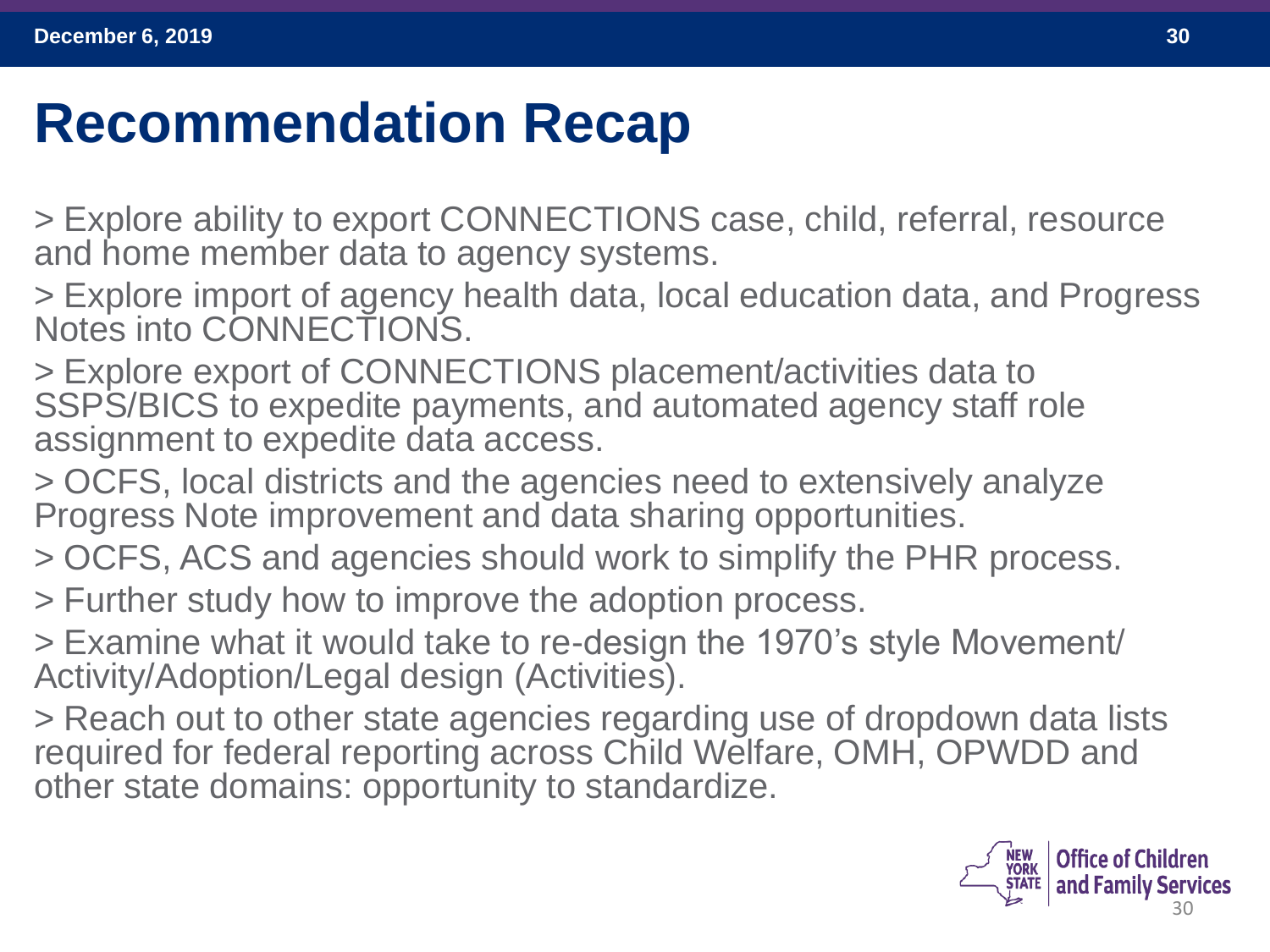## **Next Steps**

#### What other LDSS' and VAs have an interest in shaping the CCWIS bidirectional data exchange direction?

- Help add to data flow discussions presented
- Additional functional areas for review, such as Preventive Services and others identified in Local System Surveys
- Prioritize data exchange needs

#### **EMAIL: [CCWISTeam@ocfs.ny.gov](mailto:CCWISTeam@ocfs.ny.gov) if you are interested!**

January 2020: Data Quality Workgroup monthly meeting will begin with the expanded group